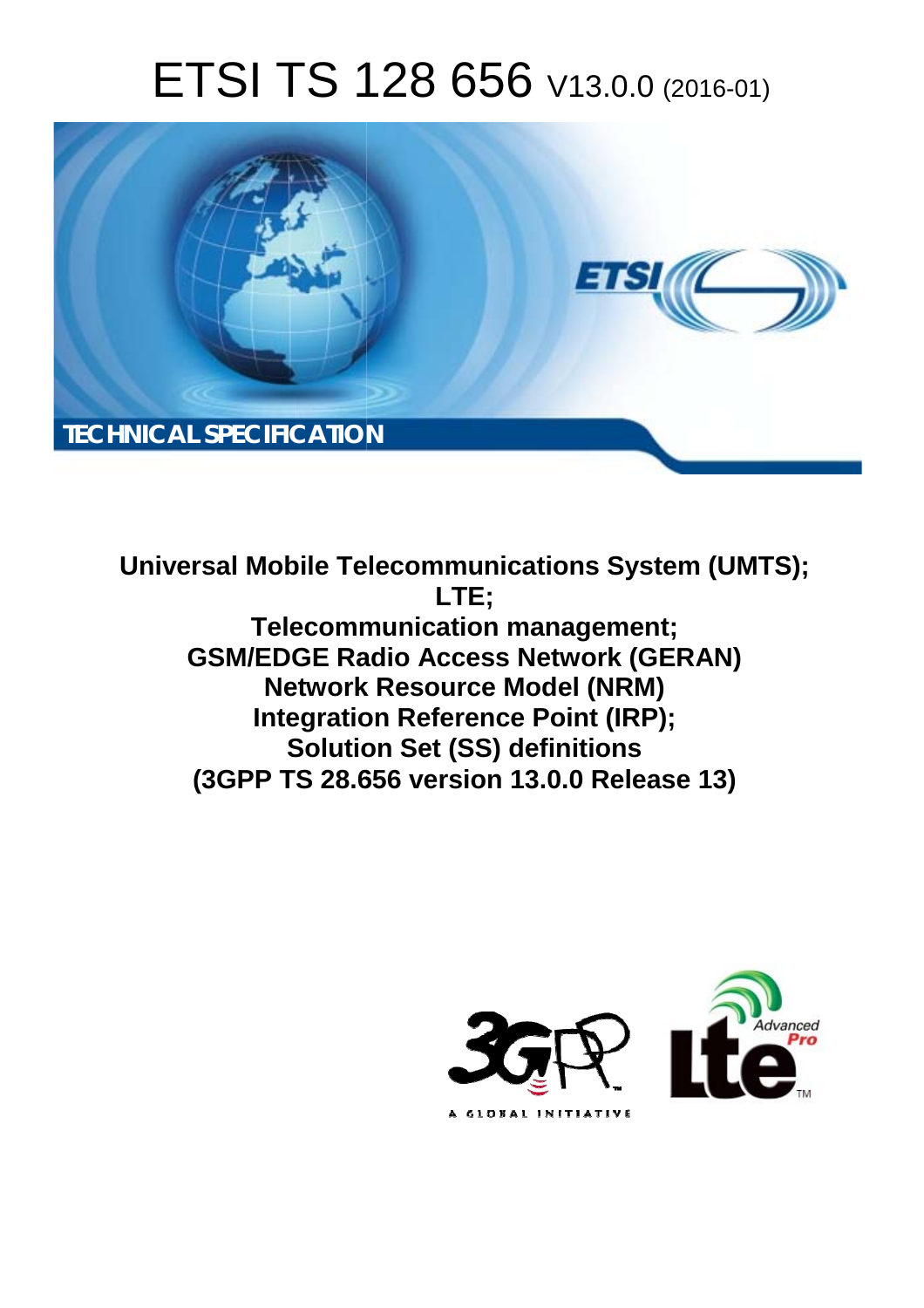Reference RTS/TSGS-0528656vd00

> Keywords LTE,UMTS

#### *ETSI*

#### 650 Route des Lucioles F-06921 Sophia Antipolis Cedex - FRANCE

Tel.: +33 4 92 94 42 00 Fax: +33 4 93 65 47 16

Siret N° 348 623 562 00017 - NAF 742 C Association à but non lucratif enregistrée à la Sous-Préfecture de Grasse (06) N° 7803/88

#### *Important notice*

The present document can be downloaded from: <http://www.etsi.org/standards-search>

The present document may be made available in electronic versions and/or in print. The content of any electronic and/or print versions of the present document shall not be modified without the prior written authorization of ETSI. In case of any existing or perceived difference in contents between such versions and/or in print, the only prevailing document is the print of the Portable Document Format (PDF) version kept on a specific network drive within ETSI Secretariat.

Users of the present document should be aware that the document may be subject to revision or change of status. Information on the current status of this and other ETSI documents is available at <http://portal.etsi.org/tb/status/status.asp>

If you find errors in the present document, please send your comment to one of the following services: <https://portal.etsi.org/People/CommiteeSupportStaff.aspx>

#### *Copyright Notification*

No part may be reproduced or utilized in any form or by any means, electronic or mechanical, including photocopying and microfilm except as authorized by written permission of ETSI.

The content of the PDF version shall not be modified without the written authorization of ETSI. The copyright and the foregoing restriction extend to reproduction in all media.

> © European Telecommunications Standards Institute 2016. All rights reserved.

**DECT**TM, **PLUGTESTS**TM, **UMTS**TM and the ETSI logo are Trade Marks of ETSI registered for the benefit of its Members. **3GPP**TM and **LTE**™ are Trade Marks of ETSI registered for the benefit of its Members and of the 3GPP Organizational Partners.

**GSM**® and the GSM logo are Trade Marks registered and owned by the GSM Association.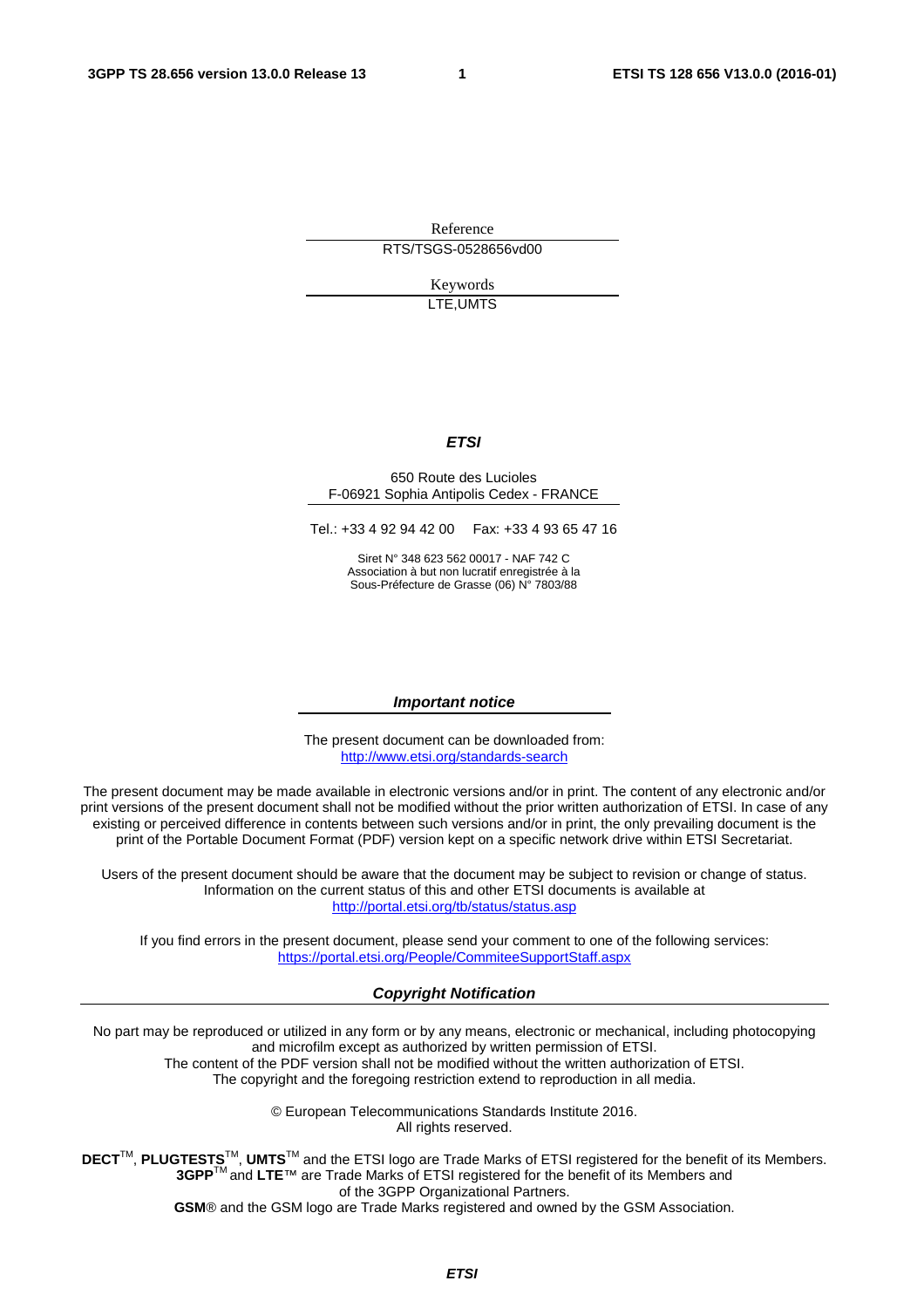# Intellectual Property Rights

IPRs essential or potentially essential to the present document may have been declared to ETSI. The information pertaining to these essential IPRs, if any, is publicly available for **ETSI members and non-members**, and can be found in ETSI SR 000 314: *"Intellectual Property Rights (IPRs); Essential, or potentially Essential, IPRs notified to ETSI in respect of ETSI standards"*, which is available from the ETSI Secretariat. Latest updates are available on the ETSI Web server [\(https://ipr.etsi.org/\)](https://ipr.etsi.org/).

Pursuant to the ETSI IPR Policy, no investigation, including IPR searches, has been carried out by ETSI. No guarantee can be given as to the existence of other IPRs not referenced in ETSI SR 000 314 (or the updates on the ETSI Web server) which are, or may be, or may become, essential to the present document.

### Foreword

This Technical Specification (TS) has been produced by ETSI 3rd Generation Partnership Project (3GPP).

The present document may refer to technical specifications or reports using their 3GPP identities, UMTS identities or GSM identities. These should be interpreted as being references to the corresponding ETSI deliverables.

The cross reference between GSM, UMTS, 3GPP and ETSI identities can be found under [http://webapp.etsi.org/key/queryform.asp.](http://webapp.etsi.org/key/queryform.asp)

# Modal verbs terminology

In the present document "**shall**", "**shall not**", "**should**", "**should not**", "**may**", "**need not**", "**will**", "**will not**", "**can**" and "**cannot**" are to be interpreted as described in clause 3.2 of the [ETSI Drafting Rules](http://portal.etsi.org/Help/editHelp!/Howtostart/ETSIDraftingRules.aspx) (Verbal forms for the expression of provisions).

"**must**" and "**must not**" are **NOT** allowed in ETSI deliverables except when used in direct citation.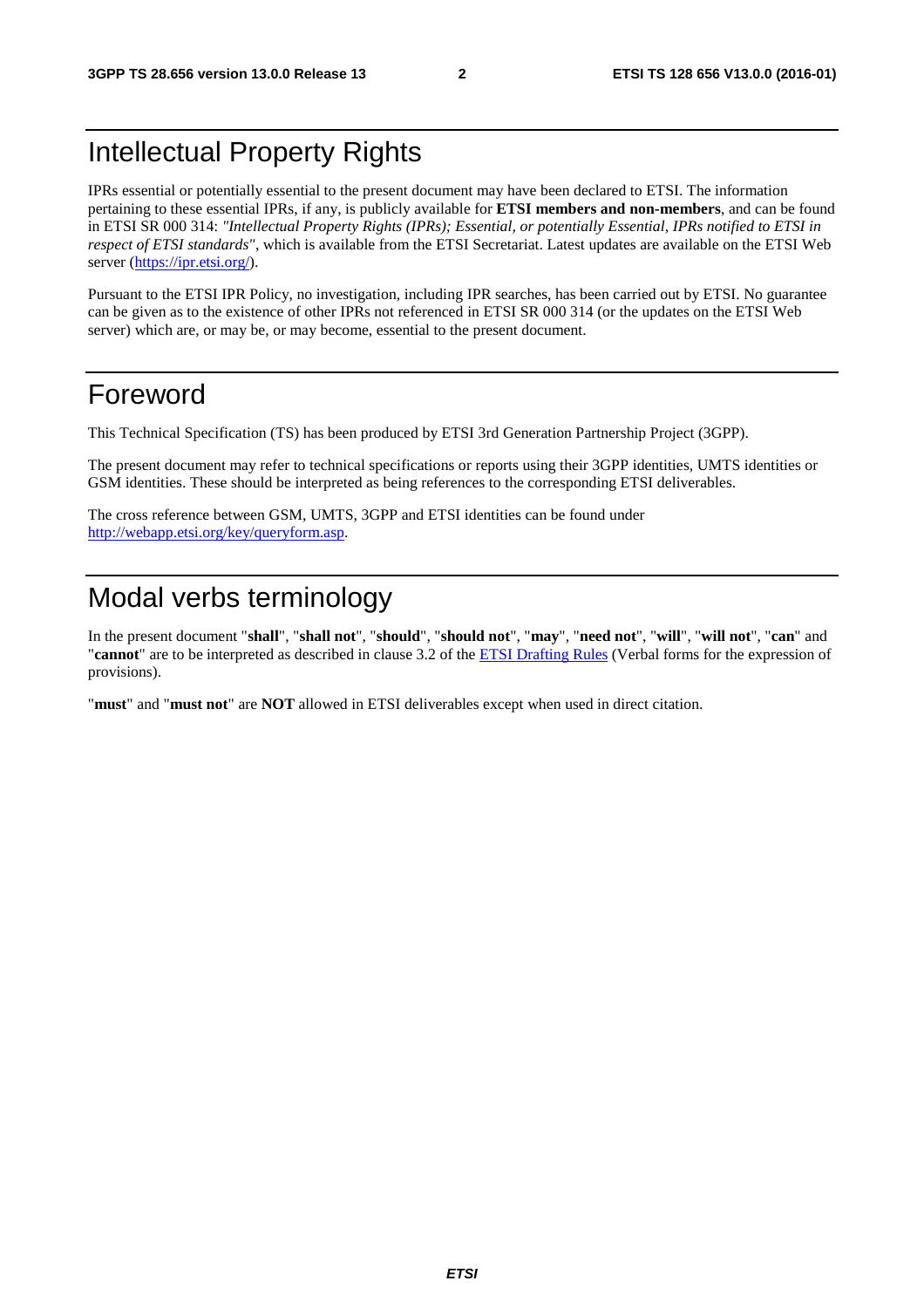$\mathbf{3}$ 

# Contents

| 1                  |                               |  |
|--------------------|-------------------------------|--|
| 2                  |                               |  |
| 3                  |                               |  |
| 3.1                |                               |  |
| 3.2                |                               |  |
| 4                  |                               |  |
|                    | <b>Annex A (normative):</b>   |  |
| A.1                |                               |  |
| A.1.1              |                               |  |
| A.1.2              |                               |  |
| A.2<br>A.2.1       |                               |  |
| A.2.2              |                               |  |
| A.2.2.1            |                               |  |
| A.2.2.2            |                               |  |
| A.2.2.3<br>A.2.2.4 |                               |  |
| A.2.2.5            |                               |  |
| A.2.2.6            |                               |  |
| A.3                |                               |  |
| A.3.1              |                               |  |
| A.3.2              |                               |  |
|                    | <b>Annex B</b> (normative):   |  |
| B.1                |                               |  |
| B.1.1              |                               |  |
|                    |                               |  |
| B.2<br>B.2.1       |                               |  |
| <b>B.2.2</b>       |                               |  |
| B.3                |                               |  |
| <b>B.3.1</b>       |                               |  |
| <b>B.3.2</b>       |                               |  |
| <b>B.3.3</b>       |                               |  |
|                    | <b>Annex C</b> (informative): |  |
|                    |                               |  |
|                    |                               |  |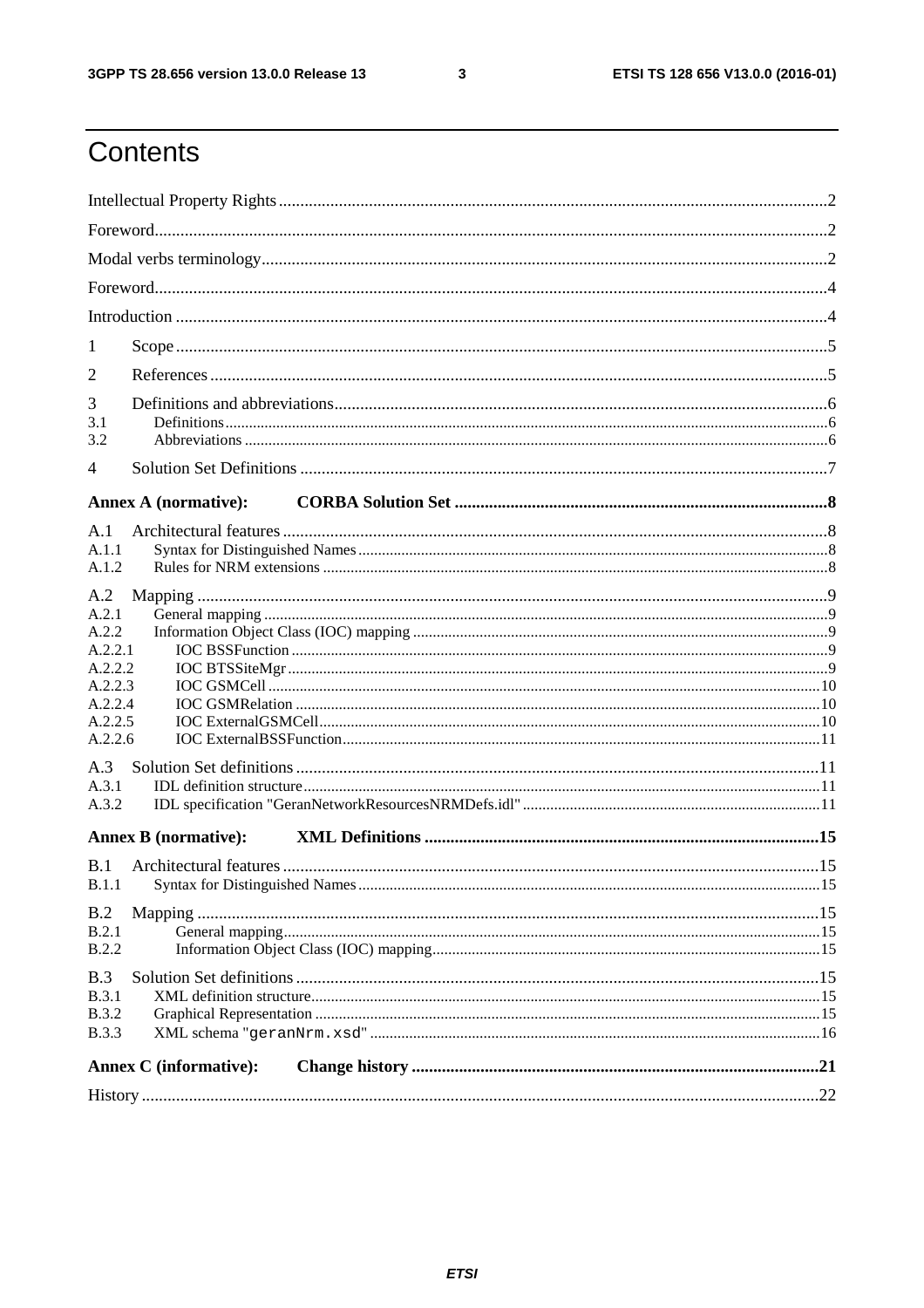### Foreword

This Technical Specification has been produced by the 3<sup>rd</sup> Generation Partnership Project (3GPP).

The contents of the present document are subject to continuing work within the TSG and may change following formal TSG approval. Should the TSG modify the contents of the present document, it will be re-released by the TSG with an identifying change of release date and an increase in version number as follows:

Version x.y.z

where:

- x the first digit:
	- 1 presented to TSG for information;
	- 2 presented to TSG for approval;
	- 3 or greater indicates TSG approved document under change control.
- y the second digit is incremented for all changes of substance, i.e. technical enhancements, corrections, updates, etc.
- z the third digit is incremented when editorial only changes have been incorporated in the document.

### Introduction

The present document is part of a TS-family covering the 3<sup>rd</sup> Generation Partnership Project; Technical Specification Group Services and System Aspects; Telecommunication management; as identified below:

- 28.654: GSM/EDGE Radio Access Network (GERAN) Network Resource Model (NRM) Integration Reference Point (IRP); Requirements
- 28.655: GSM/EDGE Radio Access Network (GERAN) Network Resource Model (NRM) Integration Reference Point (IRP); Information Service (IS)
- **28.656: GSM/EDGE Radio Access Network (GERAN) Network Resource Model (NRM) Integration Reference Point (IRP); Solution Set (SS) definitions**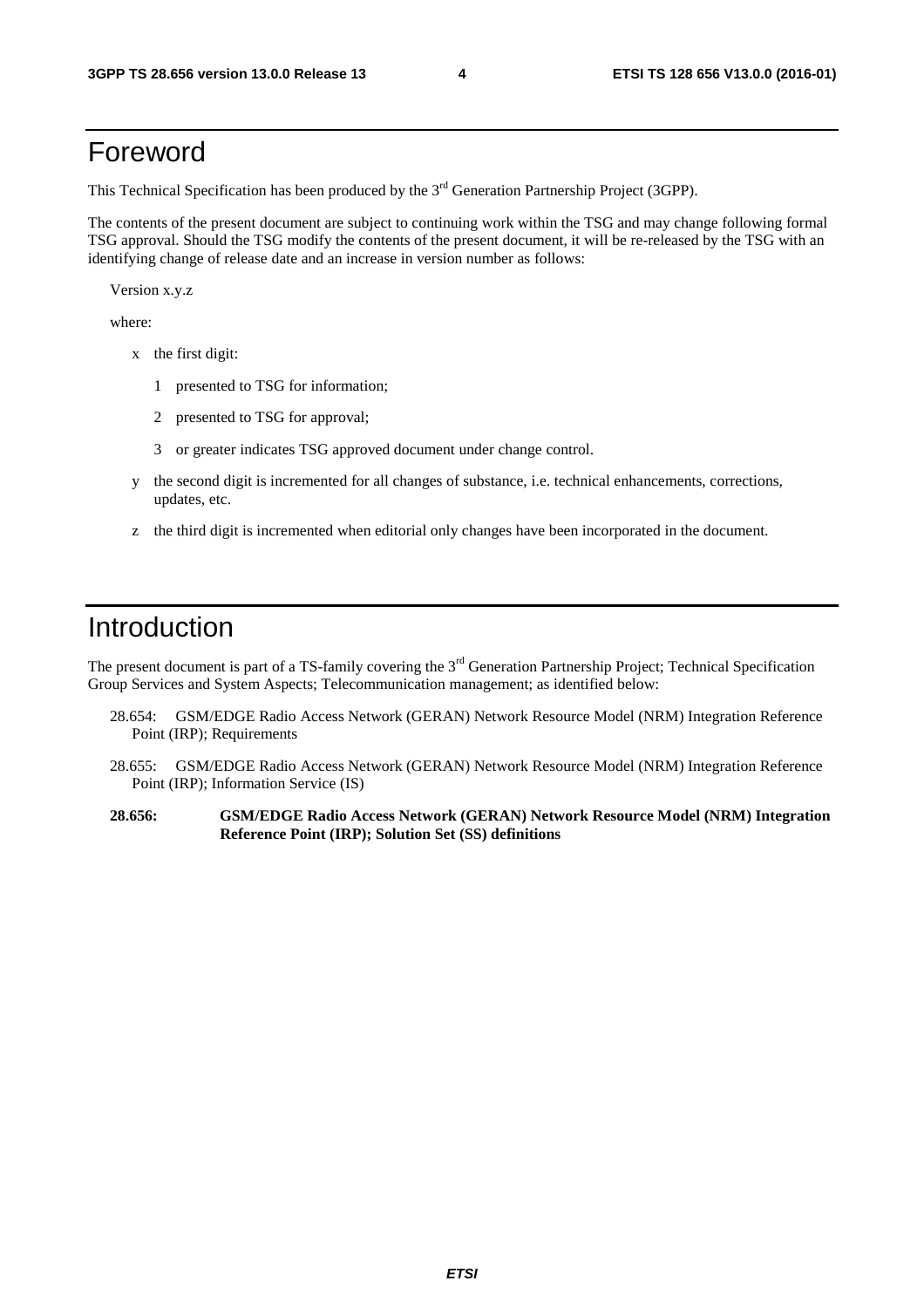### 1 Scope

The present document is part of an Integration Reference Point (IRP) named GERAN Network Resource Model (NRM) IRP, through which an IRPAgent can communicate configuration management information to one or several IRPManagers concerning GERAN resources. The GERAN NRM IRP comprises a set of specifications defining Requirements, a protocol neutral Information Service and one or more Solution Set definitions.

The present document specifies the Solution Set definitions for the GERAN NRM IRP.

This Solution Set specification is related to 3GPP TS 28.655 V12.0.X.

# 2 References

The following documents contain provisions which, through reference in this text, constitute provisions of the present document.

- References are either specific (identified by date of publication, edition number, version number, etc.) or non-specific.
- For a specific reference, subsequent revisions do not apply.
- For a non-specific reference, the latest version applies. In the case of a reference to a 3GPP document (including a GSM document), a non-specific reference implicitly refers to the latest version of that document *in the same Release as the present document*.
- [1] 3GPP TS 32.101: "Telecommunication management; Principles and high level requirements".
- [2] 3GPP TS 32.102: "Telecommunication management; Architecture".
- [3] 3GPP TS 32.600: "Telecommunication management; Configuration Management (CM); Concept and high-level requirements".
- [4] 3GPP TS 28.655: "Telecommunication management; GERAN Network Resource Model (NRM) Integration Reference Point (IRP); Information Service (IS)".
- [5] 3GPP TS 32.300: "Telecommunication management; Configuration Management (CM); Name convention for Managed Objects".
- [6] 3GPP TS 28.623: 'Telecommunication management; Generic Network Resource Model (NRM) Integration Reference Point (IRP); Solution Set (SS) definitions'.
- [7] 3GPP TS 32.616: "Telecommunication management; Configuration Management (CM); Bulk CM Integration Reference Point (IRP); Solution Set (SS) definitions".
- [8] W3C REC-xml11-20060816: "Extensible Markup Language (XML) 1.1 (Second Edition)".
- [9] Void
- [10] W3C XML Schema Definition Language (XSD) 1.1 Part 1: Structures.
- [11] W3C XML Schema Definition Language (XSD) 1.1 Part 2: Datatypes.
- [12] W3C REC-xml-names-20060816: "Namespaces in XML 1.1 (Second Edition)".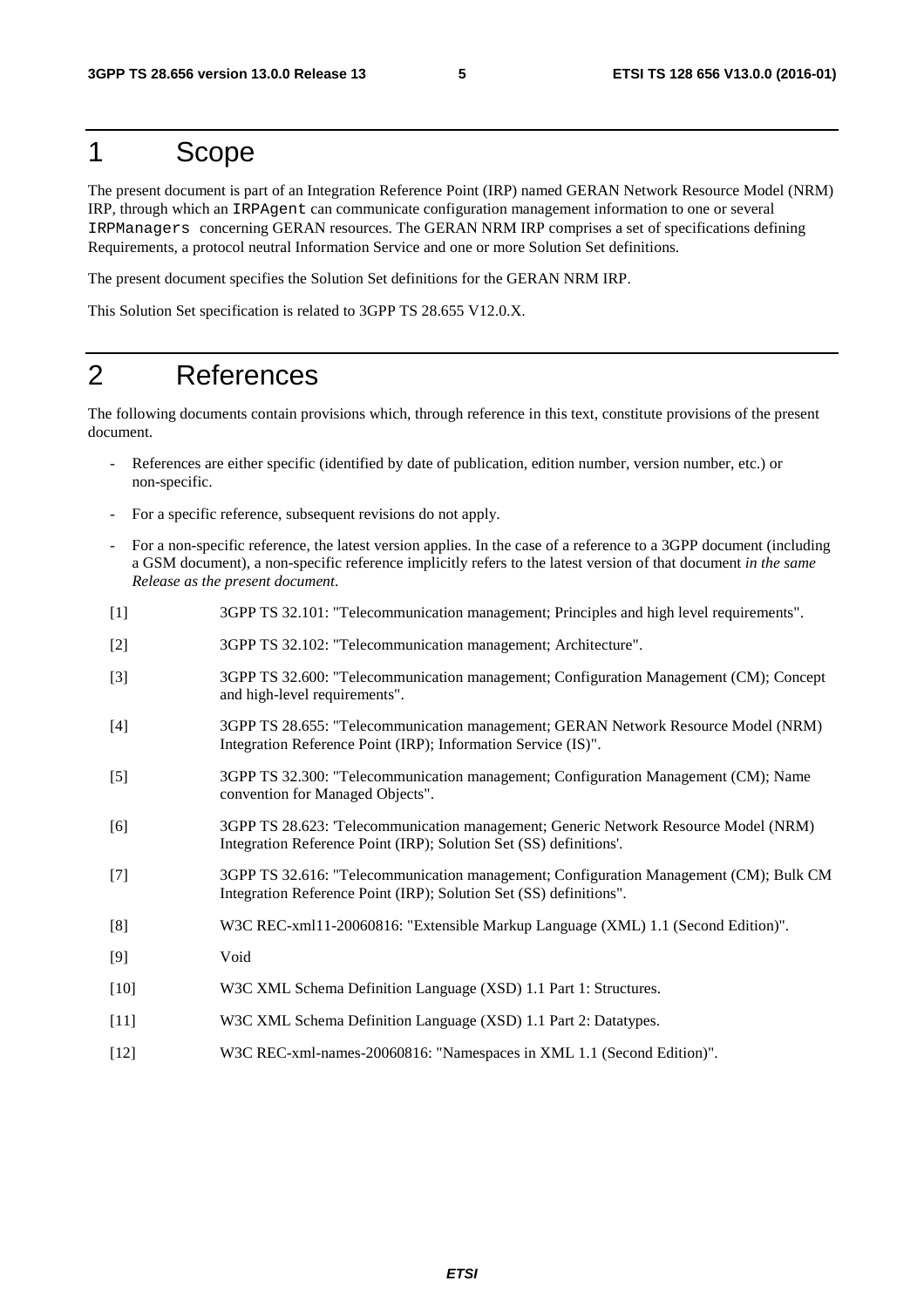# 3 Definitions and abbreviations

#### 3.1 Definitions

For terms and definitions please refer to 3GPP TS 32.101 [1], 3GPP TS 32.102 [2], 3GPP TS 32.600 [3] and 3GPP TS 28.655 [4].

**XML file:** See definition of [6].

**XML document:** See definition of [6].

**XML declaration:** See definition of [6].

**XML element:** See definition of [6].

**empty XML** See definition of [6].

**XML content (of an XML element):** See definition of [6].

**XML start-tag:** See definition of [6].

**XML end-tag:** See definition of [6].

**XML empty-element tag:** See definition of [6].

**XML attribute specification:** See definition of [6].

**DTD:** See definition of [6].

**XML schema:** See definition of [6].

**XML namespace:** See definition of [6].

**XML complex type:** See definition of [6].

**XML element type:** See definition of [6].

#### 3.2 Abbreviations

For the purposes of the present document, the following abbreviations apply:

| CM.          | <b>Configuration Management</b>            |
|--------------|--------------------------------------------|
| <b>CORBA</b> | Common Object Request Broker Architecture  |
| DN           | Distinguished Name                         |
| <b>DTD</b>   | Document Type Definition                   |
| <b>EDGE</b>  | <b>Enhanced Data for GSM Evolution</b>     |
| <b>GERAN</b> | <b>GSM/EDGE Radio Access Network</b>       |
| GSM          | Global System for Mobile communication     |
| <b>IS</b>    | <b>Information Service</b>                 |
| <b>IDL</b>   | Interface Definition Language (OMG)        |
| <b>IOC</b>   | <b>Information Object Class</b>            |
| <b>IRP</b>   | <b>Integration Reference Point</b>         |
| IS.          | <b>Information Service</b>                 |
| <b>MO</b>    | Managed Object                             |
| <b>MOC</b>   | <b>Managed Object Class</b>                |
| <b>NRM</b>   | Network Resource Model                     |
| OMG          | <b>Object Management Group</b>             |
| SS           | <b>Solution Set</b>                        |
| <b>UMTS</b>  | Universal Mobile Telecommunications System |
| <b>UTRAN</b> | Universal Terrestrial Radio Access Network |
| <b>XML</b>   | eXtensible Markup Language                 |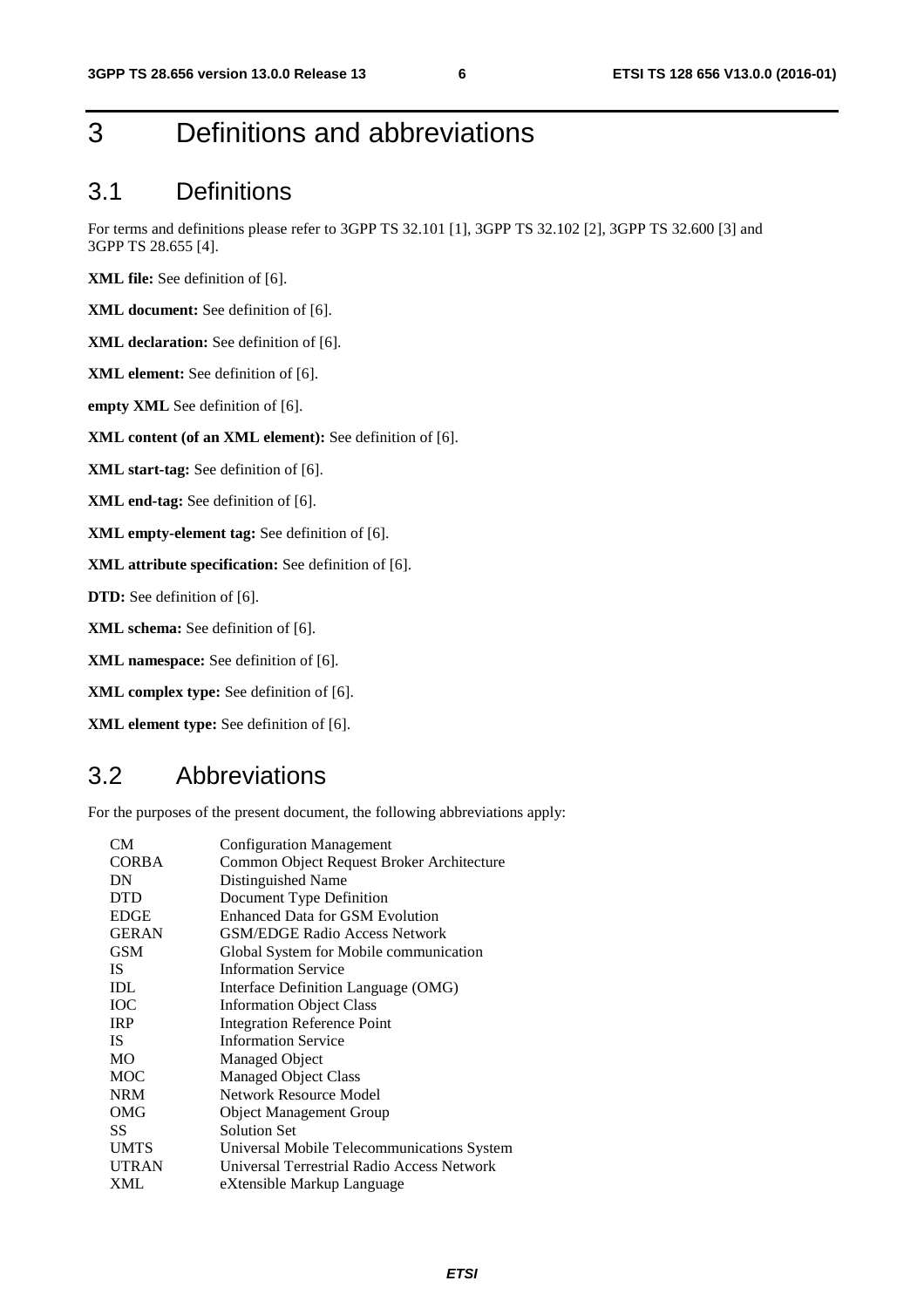# 4 Solution Set Definitions

This specification defines the following 3GPP GERAN NRM IRP Solution Set Definitions:

- 3GPP GERAN NRM IRP CORBA SS (Annex A)
- 3GPP GERAN NRM IRP XML Definitions (Annex B)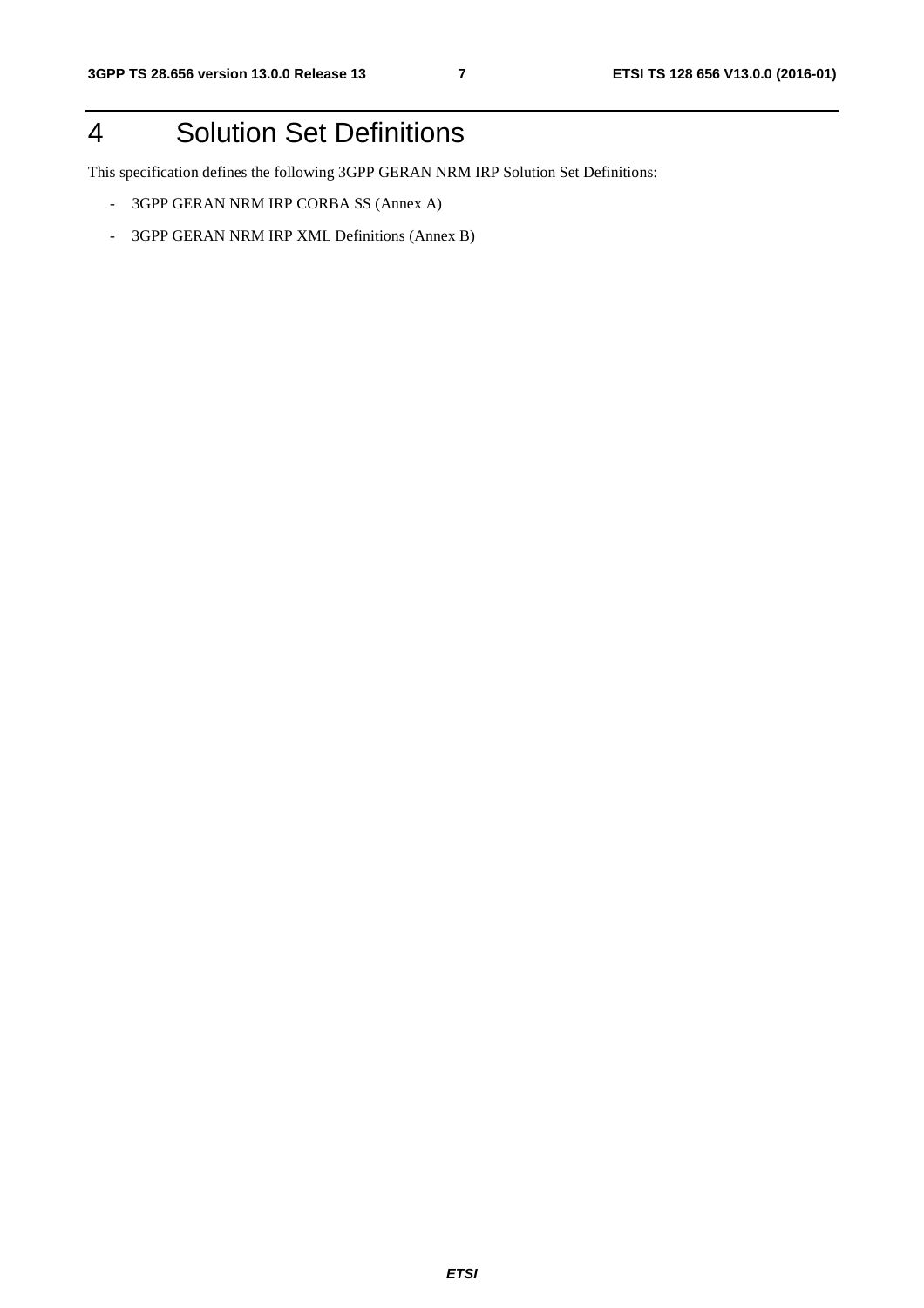# Annex A (normative): CORBA Solution Set

This annex contains the CORBA Solution Set for the IRP whose semantics is specified in GERAN NRM IRP: Information Service (TS 28.655 [4]).

# A.1 Architectural features

The overall architectural feature of GERAN NRM IRP is specified in 3GPP TS 28.655 [4]. This clause specifies features that are specific to the CORBA SS.

# A.1.1 Syntax for Distinguished Names

See clause A.1.1 of [5].

### A.1.2 Rules for NRM extensions

See clause A.1.2 of [5].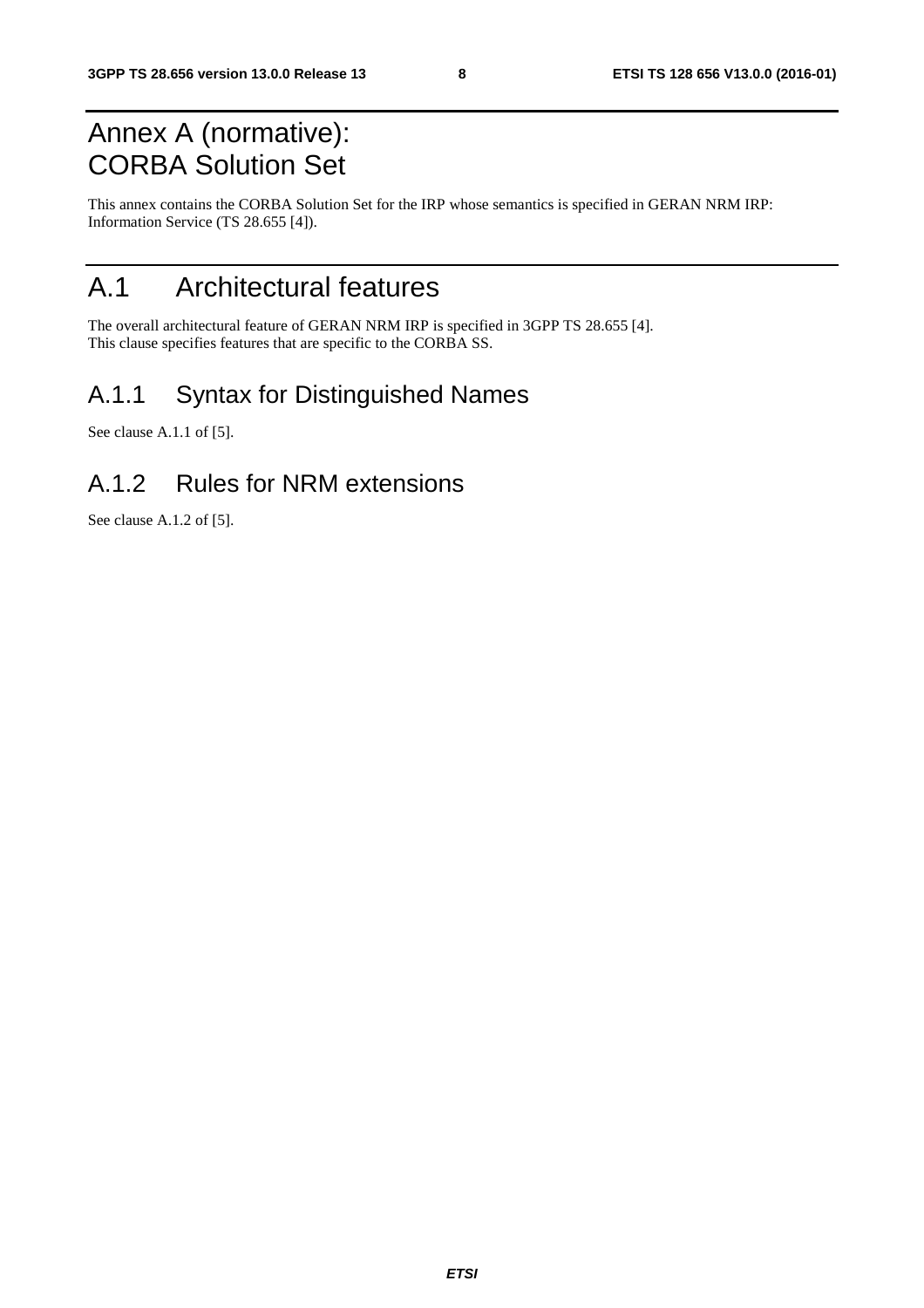# A.2 Mapping

### A.2.1 General mapping

See clause A.2.1 of [5].

# A.2.2 Information Object Class (IOC) mapping

#### A.2.2.1 IOC BSSFunction

#### **Mapping from NRM IOC BSSFunction attributes to SS equivalent MOC BssFunction attributes**

| IS<br><b>Attributes</b> | <b>SS Attributes</b> | <b>SS Type</b> |
|-------------------------|----------------------|----------------|
| id                      | bssFunctionId        | strina         |
| userLabel               | userLabel            | strina         |

#### A.2.2.2 IOC BTSSiteMgr

#### **Mapping from NRM IOC BTSSiteMgr attributes to SS equivalent MOC BtsSiteMgr attributes**

| <b>IS Attributes</b> | <b>SS Attributes</b> | <b>SS Type</b>                                              |
|----------------------|----------------------|-------------------------------------------------------------|
| id                   | btsSiteMarId         | string                                                      |
| userLabel            | userLabel            | strina                                                      |
| latitude             | latitude             | long                                                        |
| longitude            | longitude            | lona                                                        |
| operationalState     | operationalState     | StateManagementIRPOptConstDefs::Ope<br>rationalStateTypeOpt |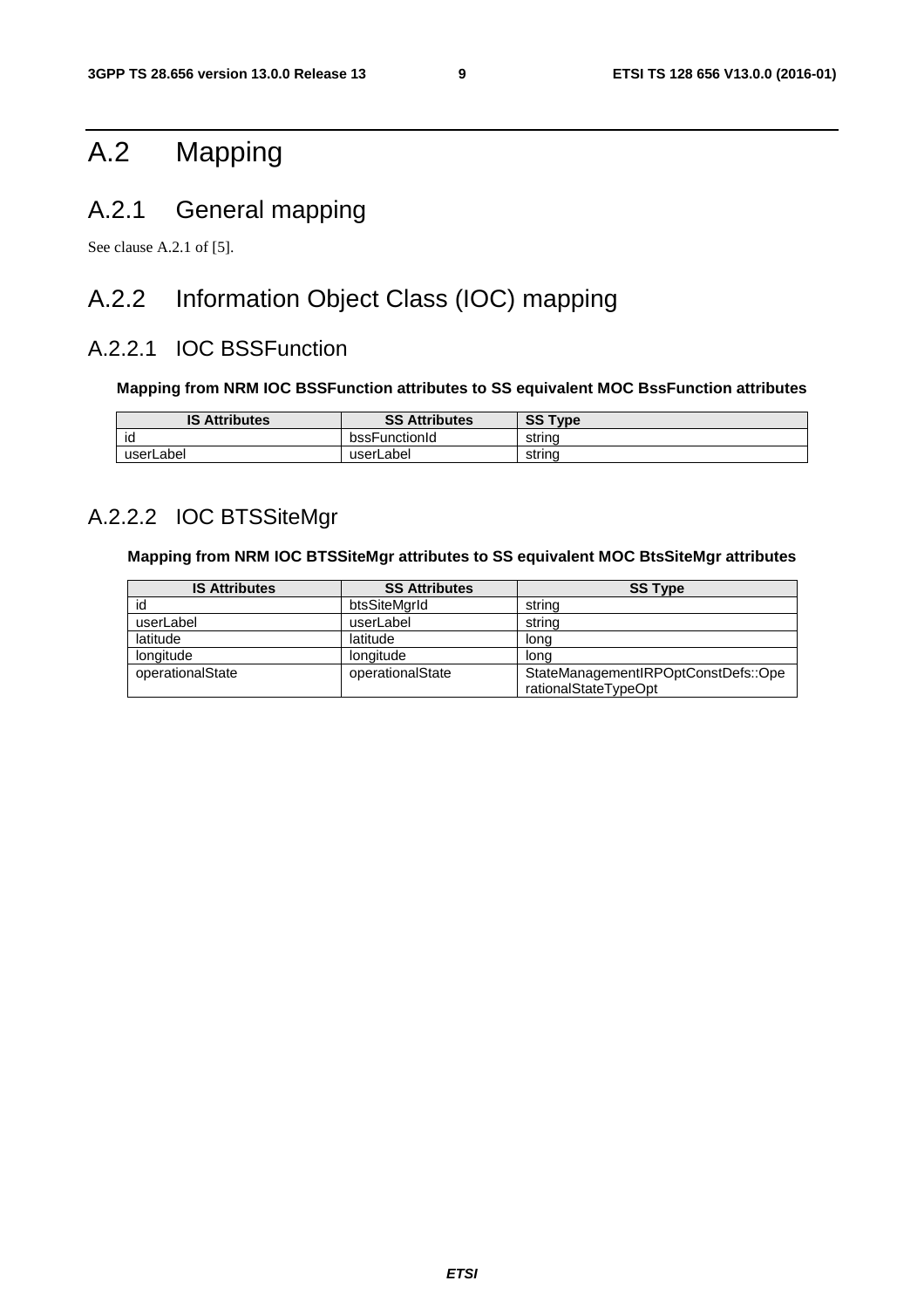### A.2.2.3 IOC GSMCell

#### **Mapping from NRM IOC GSMCell attributes to SS equivalent MOC GsmCell attributes**

| <b>IS Attributes</b>  | <b>SS Attributes</b>  | <b>SS Type</b>                           |
|-----------------------|-----------------------|------------------------------------------|
| id                    | gsmCellId             | string                                   |
| userLabel             | userLabel             | string                                   |
| cellIdentity          | cellIdentity          | long                                     |
| cellAllocation        | cellAllocation        | GenericNetworkResourcesIRPSystem::Attrib |
|                       |                       | utesTypes::LongSet                       |
| ncc                   | ncc                   | long                                     |
| bcc                   | bcc                   | long                                     |
| lac                   | lac                   | long                                     |
| mcc                   | mcc                   | long                                     |
| mnc                   | mnc                   | long                                     |
| rac                   | rac                   | long                                     |
| racc                  | racc                  | long                                     |
| tsc                   | tsc                   | long                                     |
| rxLevAccessMin        | rxLevAccessMin        | long                                     |
| msTxPwrMaxCCH         | msTxPwrMaxCCH         | long                                     |
| rfHoppingEnabled      | rfHoppingEnabled      | boolean                                  |
| hoppingSequenceNumber | hoppingSequenceNumber | Long                                     |
| plmnPermitted         | plmnPermitted         | long                                     |

### A.2.2.4 IOC GSMRelation

#### **Mapping from NRM IOC GSMRelation attributes to SS equivalent MOC GsmRelation attributes**

| <b>IS Attributes</b> | <b>SS Attributes</b>   | <b>SS Type</b>                         |
|----------------------|------------------------|----------------------------------------|
| id                   | gsmRelationId          | string                                 |
| adjacentCell         | adjacentCell           | string                                 |
| bcchFrequency        | bcchFrequency          | long                                   |
| ncc                  | ncc                    | long                                   |
| bcc                  | bcc                    | long                                   |
| lac                  | lac                    | lona                                   |
| isHOAllowed          | isHOAllowed            | boolean                                |
| isRemoveAllowed      | <i>isRemoveAllowed</i> | boolean                                |
| isESCoveredBy        | isESCoveredBy          | GeranNRMAttributeTypes::IsEsCoveredByE |
|                      |                        | numType                                |

### A.2.2.5 IOC ExternalGSMCell

#### **Mapping from NRM IOC ExternalGSMCell attributes to SS equivalent MOC ExternalGsmCell attributes**

| <b>IS Attributes</b> | <b>SS Attributes</b> | <b>SS Type</b> |
|----------------------|----------------------|----------------|
| id                   | externalGsmCellId    | string         |
| userLabel            | userLabel            | string         |
| cellidentity         | cellIdentity         | long           |
| bcchFrequency        | bcchFrequency        | long           |
| ncc                  | ncc                  | long           |
| bcc                  | bcc                  | long           |
| Lac                  | lac                  | long           |
| mcc                  | mcc                  | long           |
| mnc                  | mnc                  | long           |
| rac                  | rac                  | long           |
| racc                 | racc                 | long           |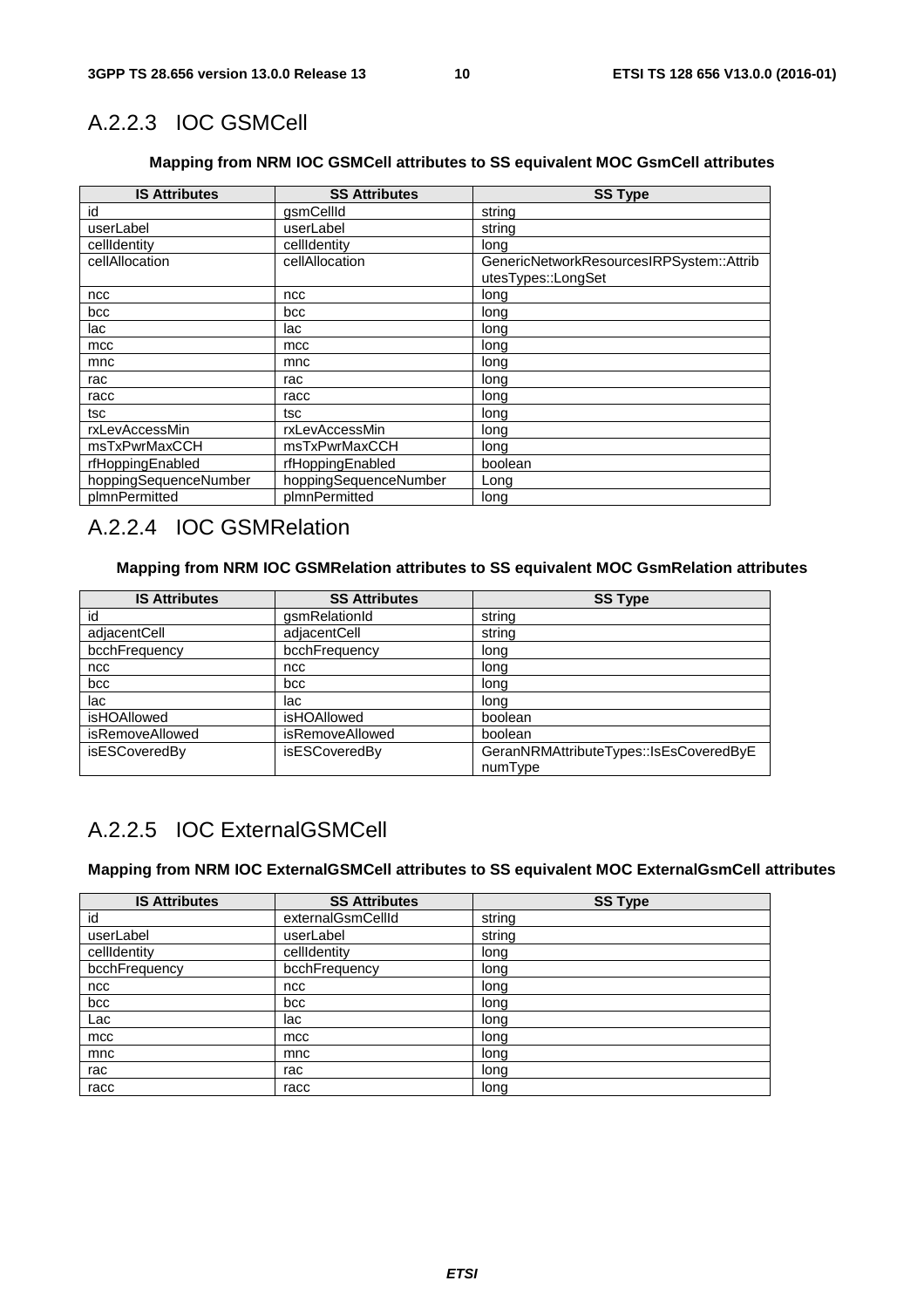#### A.2.2.6 IOC ExternalBSSFunction

#### **Mapping from NRM IOC ExternalBSSFunction attributes to SS equivalent MOC ExternalBssFunction attributes**

| <b>IS Attributes</b> | <b>SS Attributes</b>  | <b>SS Type</b> |
|----------------------|-----------------------|----------------|
| id                   | externalBssFunctionId | strina         |
| userLabel            | userLabel             | strina         |

# A.3 Solution Set definitions

#### A.3.1 IDL definition structure

Clause A.3.2 defines the MO classes for the GERAN NRM IRP.

### A.3.2 IDL specification "GeranNetworkResourcesNRMDefs.idl"

```
//File: GeranNetworkResourcesNRMDefs.idl
```
#ifndef GeranNetworkResourcesNRMDefs\_idl

#define GeranNetworkResourcesNRMDefs\_idl

#include "GenericNetworkResourcesNRMDefs.idl"

#pragma prefix "3gppsa5.org"

/\*\*

\* This module defines constants for each MO class name and

\* the attribute names for each defined MO class.

\*/

module GeranNetworkResourcesNRMDefs

{

/\*\*

\* Definitions for MO class BssFunction

\*/

interface BssFunction : GenericNetworkResourcesNRMDefs::ManagedFunction

{

const string CLASS = "BssFunction";

// Attribute Names

//

const string bssFunctionId = "bssFunctionId";

};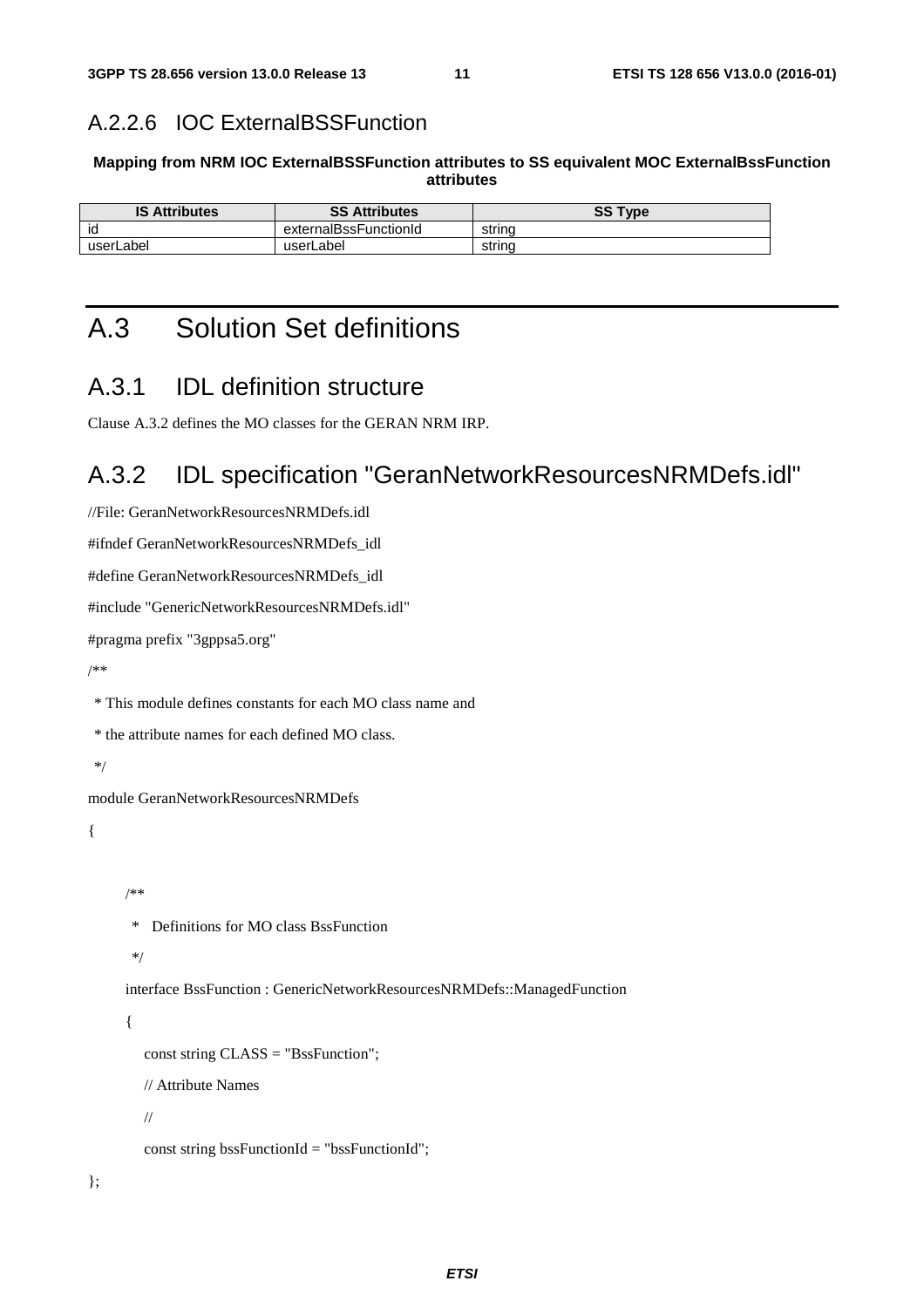};

```
 /** 
  * Definitions for MO class BtsSiteMgr 
  */ 
 interface BtsSiteMgr : GenericNetworkResourcesNRMDefs::ManagedFunction 
 { 
    const string CLASS = "BtsSiteMgr"; 
    // Attribute Names 
    // 
    const string btsSiteMgrId = "btsSiteMgrId"; 
    const string latitude = "latitude"; 
   const string longitude = "longitude";
    const string operationalState = "operationalState"; 
 /** 
  * Definitions for MO class GsmCell 
  */ 
 interface GsmCell : GenericNetworkResourcesNRMDefs::ManagedFunction 
 { 
    const string CLASS = "GsmCell"; 
    // Attribute Names 
    // 
    const string gsmCellId = "gsmCellId"; 
    const string cellIdentity = "cellIdentity"; 
    const string cellAllocation = "cellAllocation"; 
   const string ncc = "ncc";const string bcc = "bcc";const string lac = "lac";const string mcc = "mcc";
   const string mnc = "mnc";const string rac = "rac";
   const string racc = "racc";
   const string tsc = "tsc";
    const string rxLevAccessMin = "rxLevAccessMin"; 
    const string msTxPwrMaxCCH = "msTxPwrMaxCCH"; 
    const boolean rfHoppingEnabled = 'rfHoppingEnabled';
```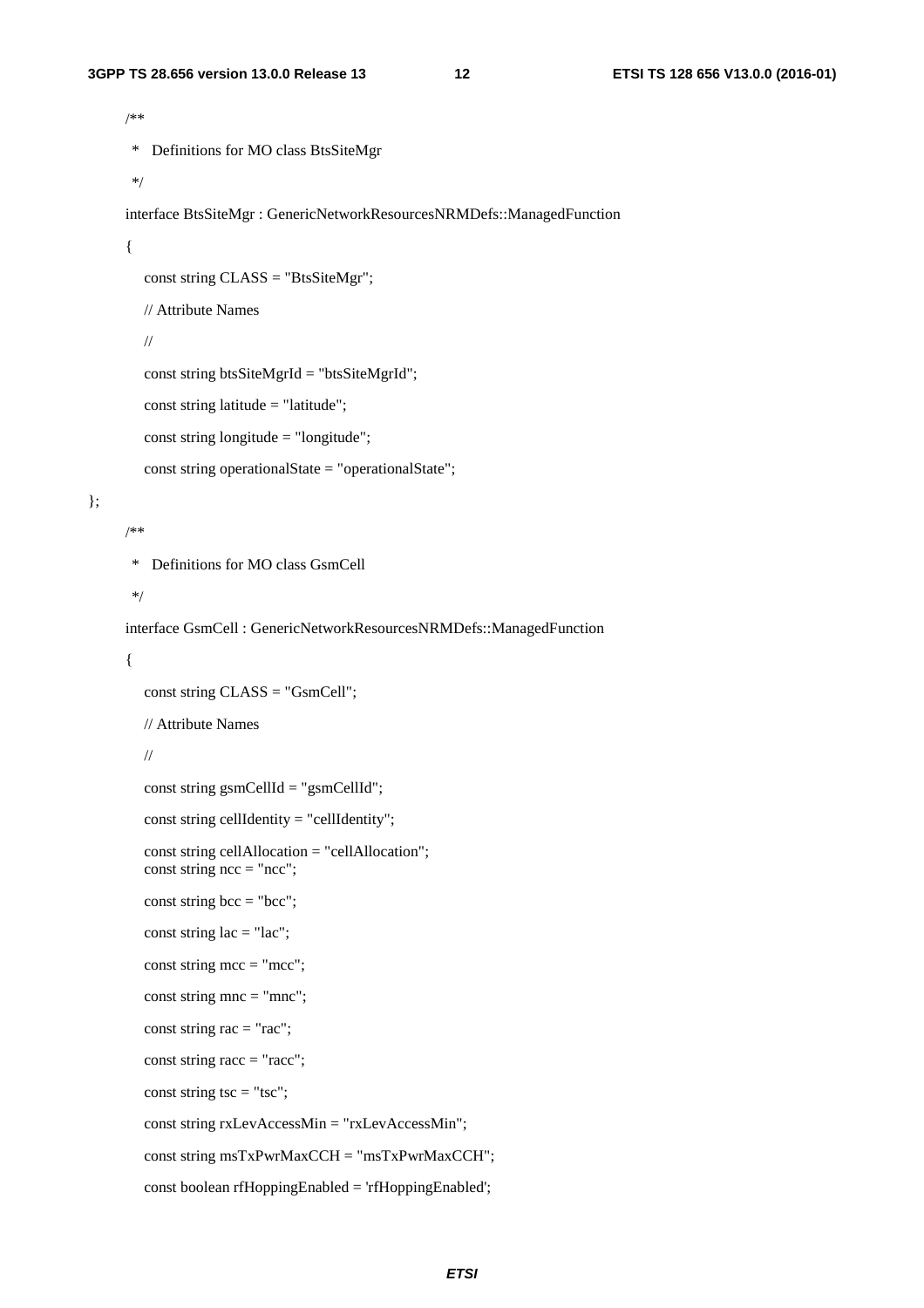```
const string hoppingSequenceList = "hoppingSequenceList";
         const string plmnPermitted = "plmnPermitted"; 
}; 
      /** 
        * Definitions for MO class GsmRelation 
        */ 
      interface GsmRelation :GenericNetworkResourcesNRMDefs::Top 
       { 
          const string CLASS = "GsmRelation"; 
         // Attribute Names 
         // 
        const string gsmRelationId = "gsmRelationId";
         const string adjacentCell = "adjacentCell"; 
         const string bcchFrequency = "bcchFrequency"; 
        const string ncc = "ncc";const string bcc = "bcc";const string lac = "lac"; const string isHOAllowed = "isHOAllowed"; 
         const string isRemoveAllowed = "isRemoveAllowed"; 
          const string isESCoveredBy = "isESCoveredBy"; 
}; 
      /** 
        * Definitions for MO class ExternalGsmCell 
        */ 
      interface ExternalGsmCell : GenericNetworkResourcesNRMDefs::ManagedFunction 
       { 
          const string CLASS = "ExternalGsmCell"; 
         // Attribute Names 
         // 
         const string externalGsmCellId = "externalGsmCellId"; 
         const string cellIdentity = "cellIdentity"; 
         const string bcchFrequency = "bcchFrequency"; 
        const string ncc = "ncc";const string bcc = "bcc";const string lac = "lac";const string mcc = "mcc";
```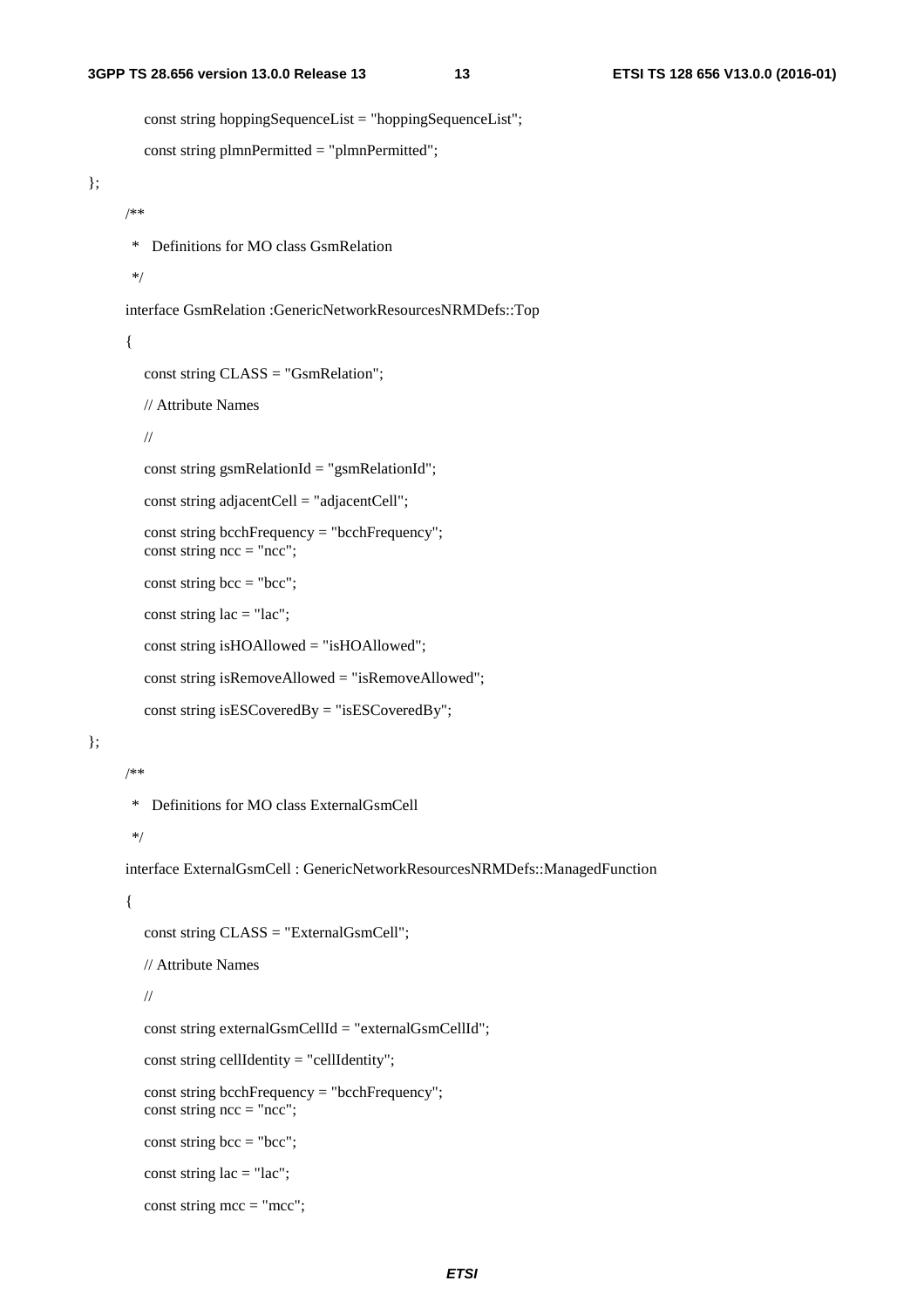```
const string mnc = "mnc";const string rac = "rac";
         const string racc = "racc";
}; 
       /** 
        * Definitions for MO class ExternalBssFunction 
        */ 
       interface ExternalBssFunction : GenericNetworkResourcesNRMDefs::ManagedFunction 
       { 
          const string CLASS = "ExternalBssFunction"; 
          // Attribute Names 
          // 
         const string externalBssFunctionId = "externalBssFunctionId";
}; 
}; 
module GeranNRMAttributeTypes 
{ 
       enum isEsCoveredByEnumType 
       { 
        no, 
        partial, 
        yes 
       }; 
    typedef sequence<boolean> MAType; 
    struct HoppingSequenceType 
    { 
        MAType ma; 
        short hsn; 
    };
```
typedef sequence<HoppingSequenceType> HoppingSequenceListType;

};

#endif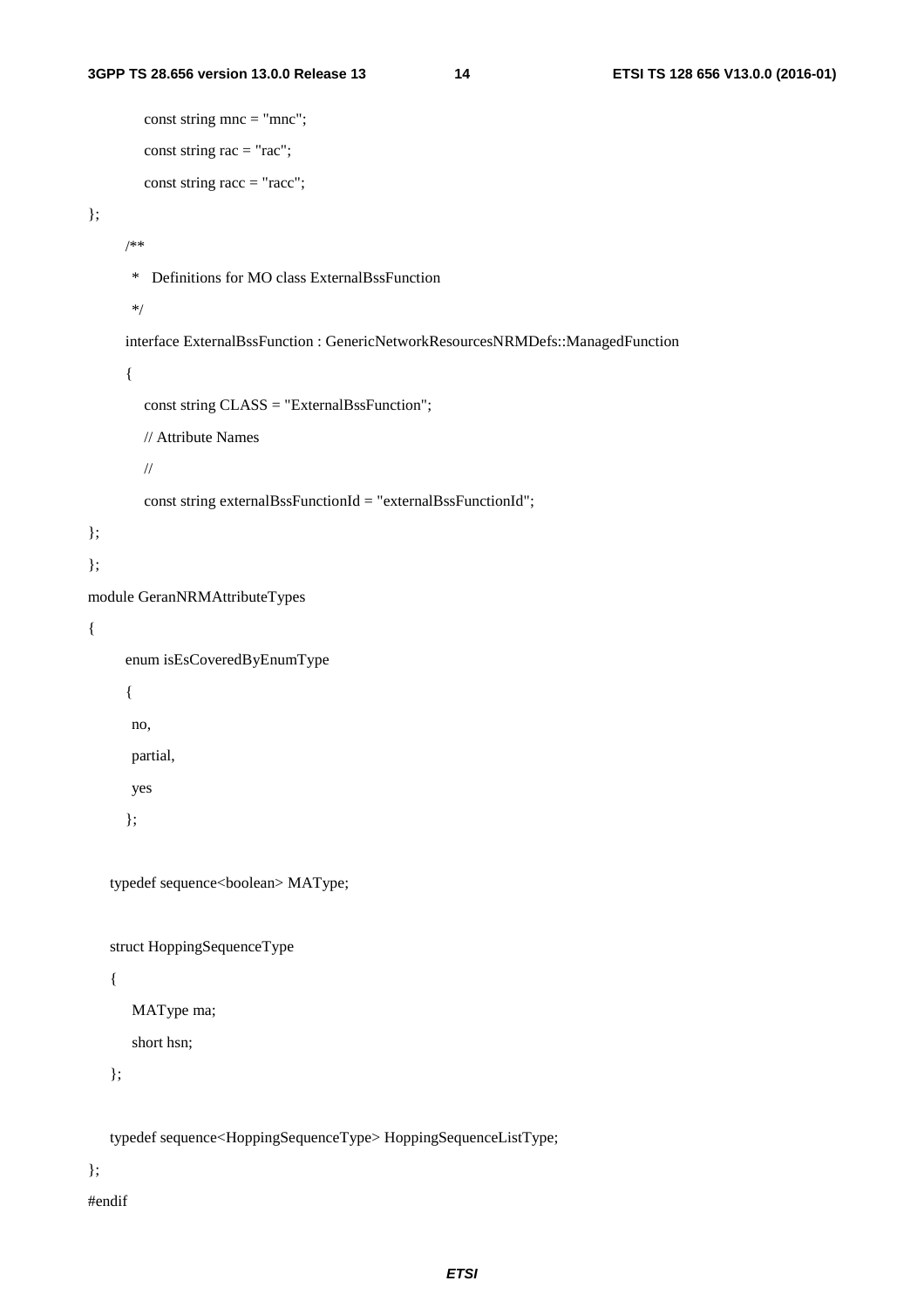# Annex B (normative): XML Definitions

This annex contains the XML Definitions for the GERAN NRM IRP as it applies to Itf-N, in accordance with GERAN NRM IRP IS definitions [4].

The XML file formats are based on XML [8], XML Schema [10] [11] and XML Namespace [12] standards.

# B.1 Architectural features

The overall architectural feature of GERAN NRM IRP is specified in 3GPP TS 28.655 [4].

This clause specifies features that are specific to the Schema definitions.

#### B.1.1 Syntax for Distinguished Names

The syntax of a Distinguished Name is defined in 3GPP TS 32.300 [5].

# B.2 Mapping

#### B.2.1 General mapping

An IOC maps to an XML element of the same name as the IOC's name in the IS. An IOC attribute maps to a subelement of the corresponding IOC's XML element, and the name of this sub-element is the same as the attribute's name in the IS.

#### B.2.2 Information Object Class (IOC) mapping

The mapping is nNot present in the current version of this specification.

# B.3 Solution Set definitions

#### B.3.1 XML definition structure

The overall description of the file format of configuration data XML files is provided by 3GPP TS 32.616 [7].

Annex B.3.3 of the present document defines the NRM-specific XML schema geranNrm.xsd for the GERAN Network Resources IRP NRM defined in 3GPP TS 32.652 [4].

XML schema geranNrm.xsd explicitly declares NRM-specific XML element types for the related NRM.

The definition of those NRM-specific XML element types complies with the generic mapping rules defined in 3GPP TS 32.616 [7].

### B.3.2 Graphical Representation

The graphical representation is not present in the current version of this specification.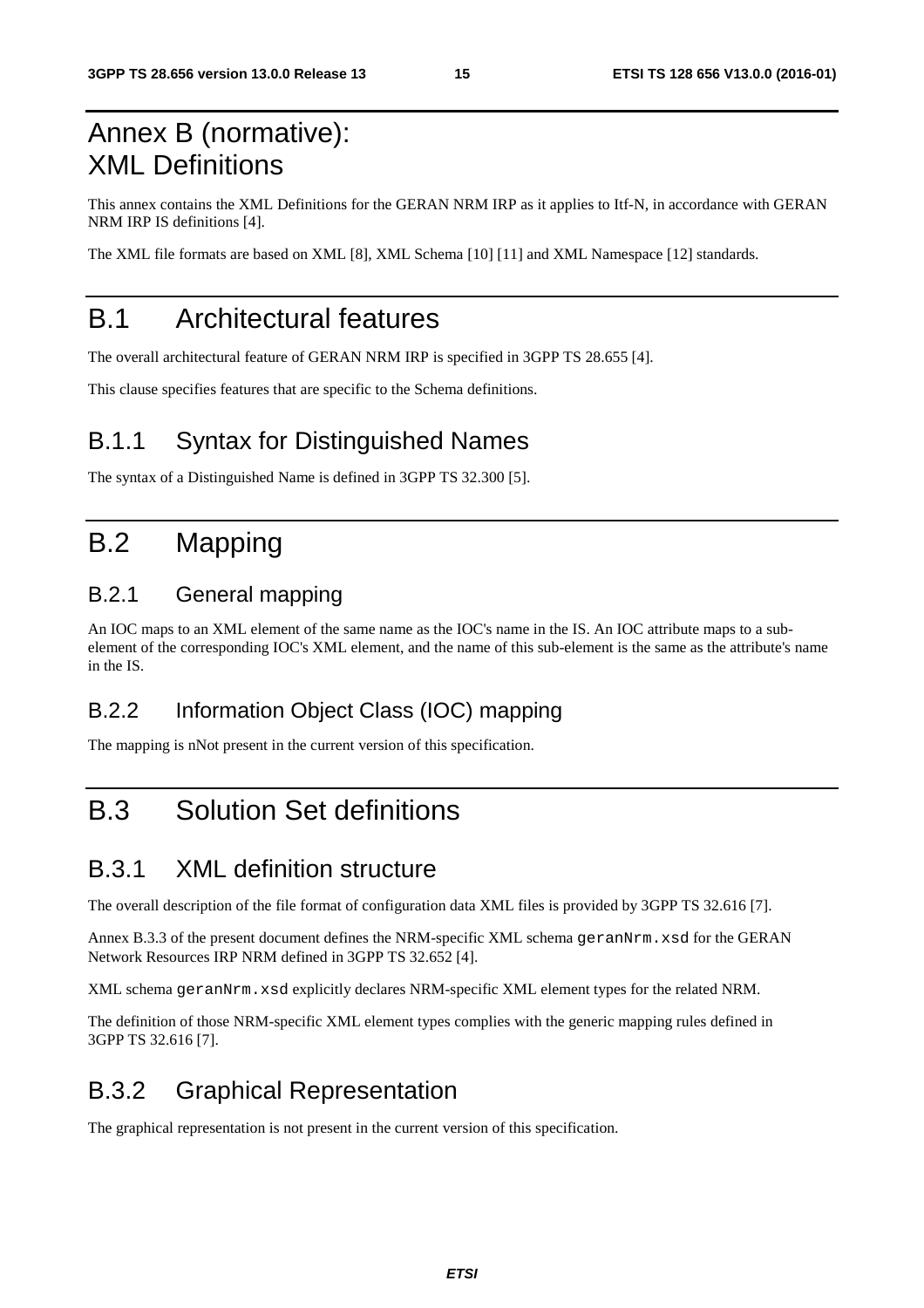### B.3.3 XML schema "geranNrm.xsd"

<?xml version="1.1" encoding="UTF-8"?>  $\leftarrow$  3GPP TS 28.656 GERAN NRM IRP Bulk CM Configuration data file NRM-specific XML schema geranNrm.xsd --> <schema targetNamespace= "http://www.3gpp.org/ftp/specs/archive/28\_series/28.656#geranNrm" elementFormDefault="qualified" xmlns="http://www.w3.org/2001/XMLSchema" xmlns:xn= "http://www.3gpp.org/ftp/specs/archive/28\_series/28.623#genericNrm" xmlns:un= "http://www.3gpp.org/ftp/specs/archive/28\_series/28.653#utranNrm" xmlns:gn= "http://www.3gpp.org/ftp/specs/archive/28\_series/28.656#geranNrm" xmlns:sm= "http://www.3gpp.org/ftp/specs/archive/28\_series/28.626#stateManagementIRP" xmlns:en= "http://www.3gpp.org/ftp/specs/archive/28\_series/28.659#eutranNrm" xmlns:sp= "http://www.3gpp.org/ftp/specs/archive/32\_series/28.629#sonPolicyNrm" > <import namespace= "http://www.3gpp.org/ftp/specs/archive/28\_series/28.623#genericNrm" /> <import namespace= "http://www.3gpp.org/ftp/specs/archive/28\_series/28.653#utranNrm" /> <import namespace= "http://www.3gpp.org/ftp/specs/archive/28\_series/28.626#stateManagementIRP" /> <import namespace= "http://www.3gpp.org/ftp/specs/archive/28\_series/28.659#eutranNrm" /> <import namespace= "http://www.3gpp.org/ftp/specs/archive/32\_series/28.629#sonPolicyNrm"/> />

<simpleType name="isESCoveredByEnumType">

<restriction base="string">

```
 <enumeration value="no"/>
```

```
 <enumeration value="partial"/>
```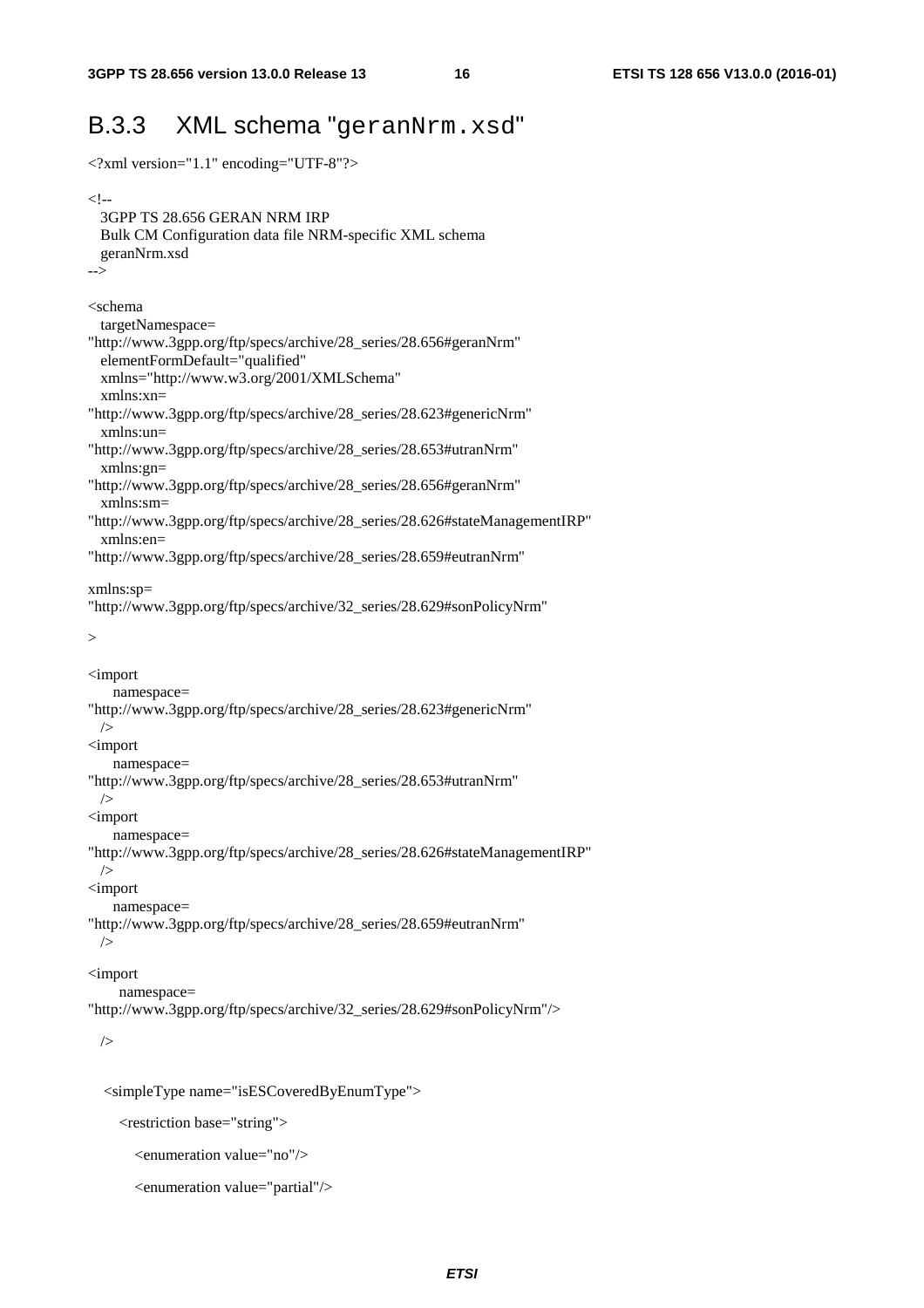<enumeration value="yes"/>

</restriction>

</simpleType>

```
 <complexType name="MA"> 
   <sequence> 
     <element name="rfSelected" type="boolean" minOccurs="0"/> 
   </sequence> 
 </complexType> 
 <complexType name="HoppingSequence"> 
   <sequence> 
     <element name="ma" type="gn:MA" minOccurs="0"/> 
     <element name="hsn" type="short" minOccurs="0"/> 
   </sequence> 
 </complexType> 
 <complexType name="HoppingSequenceList"> 
   <sequence> 
     <element name="hoppingSequence" type="gn:HoppingSequence" minOccurs="0"/> 
   </sequence> 
 </complexType>
```
<!-- GERAN Network Resources IRP NRM class associated XML elements -->

```
 <element 
   name="BssFunction" 
   substitutionGroup="xn:ManagedElementOptionallyContainedNrmClass" 
\rightarrow <complexType> 
      <complexContent> 
         <extension base="xn:NrmClass"> 
           <sequence> 
             <element name="attributes" minOccurs="0"> 
             <complexType> 
                \langleall\rangle <element name="userLabel"/> 
                 \langleall> </complexType> 
          </element> 
             <choice minOccurs="0" maxOccurs="unbounded"> 
                <element ref="gn:BtsSiteMgr"/> 
                <element ref="xn:VsDataContainer"/> 
             </choice> 
           </sequence> 
        </extension> 
      </complexContent> 
   </complexType> 
 </element> 
 <element name="BtsSiteMgr"> 
   <complexType> 
      <complexContent> 
         <extension base="xn:NrmClass"> 
           <sequence> 
              <element name="attributes" minOccurs="0"> 
             <complexType> 
                \langleall\rangle
```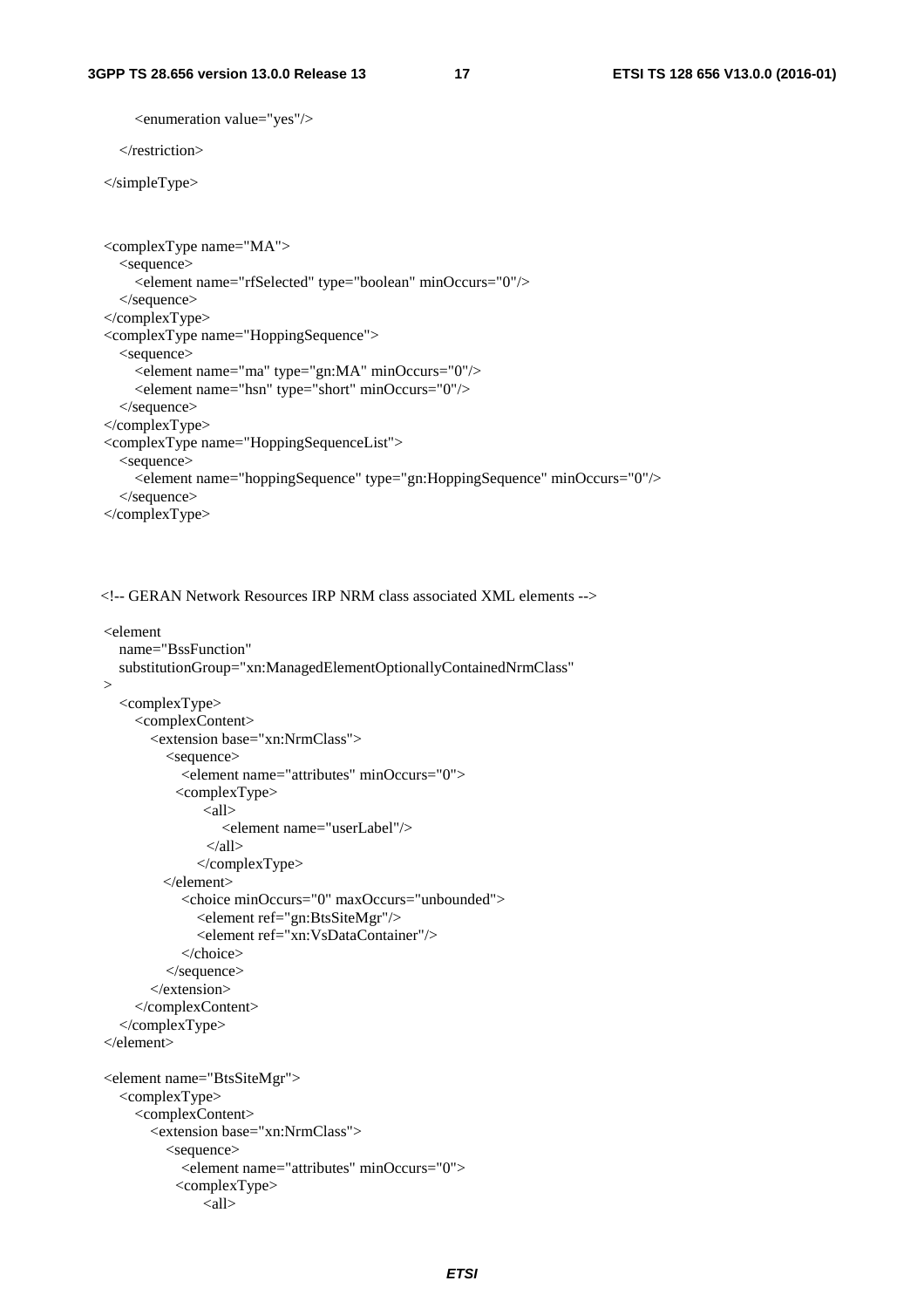<element name="userLabel"/>

```
 <element name="latitude" minOccurs="0"/> 
                     <element name="longitude" minOccurs="0"/> 
                      <element 
                          name="operationalState" 
                          type="sm:operationalStateType" 
                          minOccurs="0" 
 /> 
                  \langle \text{all} \rangle </complexType> 
            </element> 
               <choice minOccurs="0" maxOccurs="unbounded"> 
                 <element ref="gn:GsmCell"/> 
                 <element ref="xn:VsDataContainer"/> 
               </choice> 
               <choice minOccurs="0" maxOccurs="1"> 
                 <element ref="sp:InterRatEsPolicies"/> 
               </choice> 
            </sequence> 
          </extension> 
        </complexContent> 
     </complexType> 
   </element> 
   <element name="GsmCell"> 
     <complexType> 
        <complexContent> 
          <extension base="xn:NrmClass"> 
             <sequence> 
               <element name="attributes" minOccurs="0"> 
              <complexType> 
                 <all>
                     <element name="userLabel"/> 
                     <element name="cellIdentity"/> 
                     <element name="cellAllocation"/> 
                     <element name="ncc"/> 
                     <element name="bcc"/> 
                     <element name="lac"/> 
                     <element name="mcc"/> 
                     <element name="mnc"/> 
                     <element name="rac" minOccurs="0"/> 
                     <element name="racc" minOccurs="0"/> 
                     <element name="tsc" minOccurs="0"/> 
                     <element name="rxLevAccessMin"/> 
                     <element name="msTxPwrMaxCCH"/> 
                     <element name="rfHoppingEnabled"/> 
                     <element name="hoppingSequenceList"/> 
                     <element name="plmnPermitted"/> 
                  \langle \text{all} \rangle </complexType> 
            </element> 
               <choice minOccurs="0" maxOccurs="unbounded"> 
                 <element ref="gn:GsmRelation"/> 
                 <element ref="un:UtranRelation"/> 
                 <element ref="en:EUtranRelation"/> 
                 <element ref="xn:VsDataContainer"/> 
                 <element ref="gn:GsmCellOptionallyContainedNrmClass"/> 
               </choice> 
               <choice minOccurs="0" maxOccurs="1">
```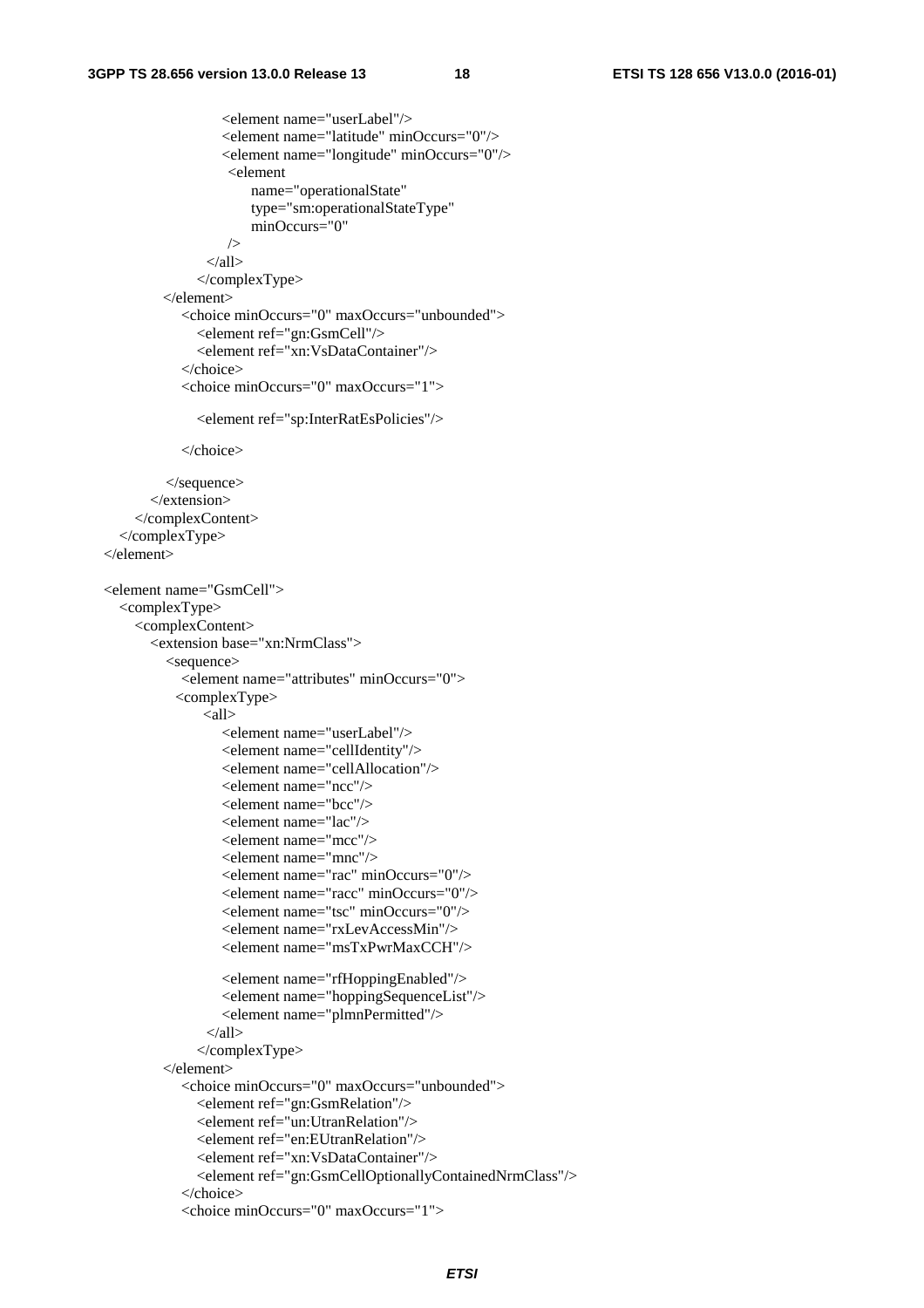<element ref="sp:InterRatEsPolicies"/> </choice> </sequence> </extension> </complexContent> </complexType> </element> <element name="GsmRelation"> <complexType> <complexContent> <extension base="xn:NrmClass"> <sequence> <element name="attributes" minOccurs="0"> <complexType>  $\langle$ all $\rangle$  <element name="adjacentCell"/> <element name="bcchFrequency" minOccurs="0"/> <element name="ncc" minOccurs="0"/> <element name="bcc" minOccurs="0"/> <element name="lac" minOccurs="0"/> <element name="isRemoveAllowed" type="boolean" minOccurs="0"/> <element name="isHOAllowed" type="boolean" minOccurs="0"/> <element name="isESCoveredBy" type="gn:isESCoveredByEnumType" minOccurs="0"/>  $\langle \text{all} \rangle$  </complexType> </element> <choice minOccurs="0" maxOccurs="unbounded"> <element ref="xn:VsDataContainer"/> </choice> </sequence> </extension> </complexContent> </complexType> </element> <element name="ExternalGsmCell" substitutionGroup="xn:SubNetworkOptionallyContainedNrmClass" > <complexType> <complexContent> <extension base="xn:NrmClass"> <sequence> <element name="attributes" minOccurs="0"> <complexType> <all> <element name="userLabel"/> <element name="cellIdentity"/> <element name="bcchFrequency"/> <element name="ncc"/> <element name="bcc"/> <element name="lac"/> <element name="mcc"/> <element name="mnc"/> <element name="rac" minOccurs="0"/>

<element name="racc" minOccurs="0"/>

 $\langle$ all $>$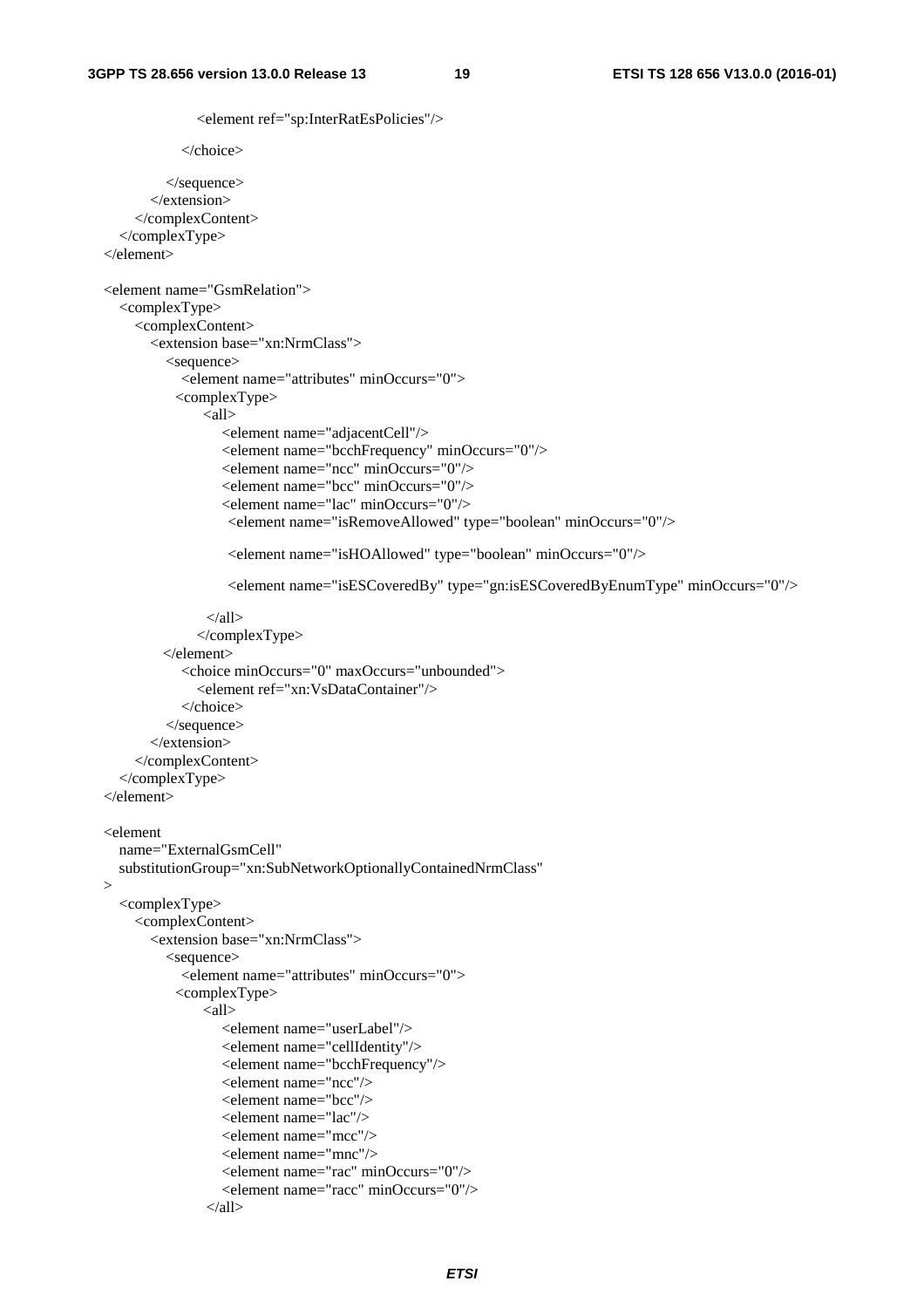```
 </complexType> 
             </element> 
                <choice minOccurs="0" maxOccurs="unbounded"> 
                  <element ref="xn:VsDataContainer"/> 
                </choice> 
                <choice minOccurs="0" maxOccurs="1"> 
                  <element ref="sp:InterRatEsPolicies"/> 
                </choice> 
             </sequence> 
          </extension> 
        </complexContent> 
      </complexType> 
   </element> 
   <element 
     name="ExternalBssFunction" 
     substitutionGroup="xn:SubNetworkOptionallyContainedNrmClass" 
   > 
      <complexType> 
        <complexContent> 
          <extension base="xn:NrmClass"> 
             <sequence> 
                <element name="attributes" minOccurs="0"> 
               <complexType> 
                  \langleall\rangle <element name="userLabel"/> 
                   \langle \text{all} \rangle </complexType> 
             </element> 
                <choice minOccurs="0" maxOccurs="unbounded"> 
                  <element ref="gn:ExternalGsmCell"/> 
                  <element ref="xn:VsDataContainer"/> 
                </choice> 
             </sequence> 
          </extension> 
        </complexContent> 
      </complexType> 
   </element> 
<element name="GsmCellOptionallyContainedNrmClass" type="xn:NrmClass" abstract="true"/> 
</schema>
```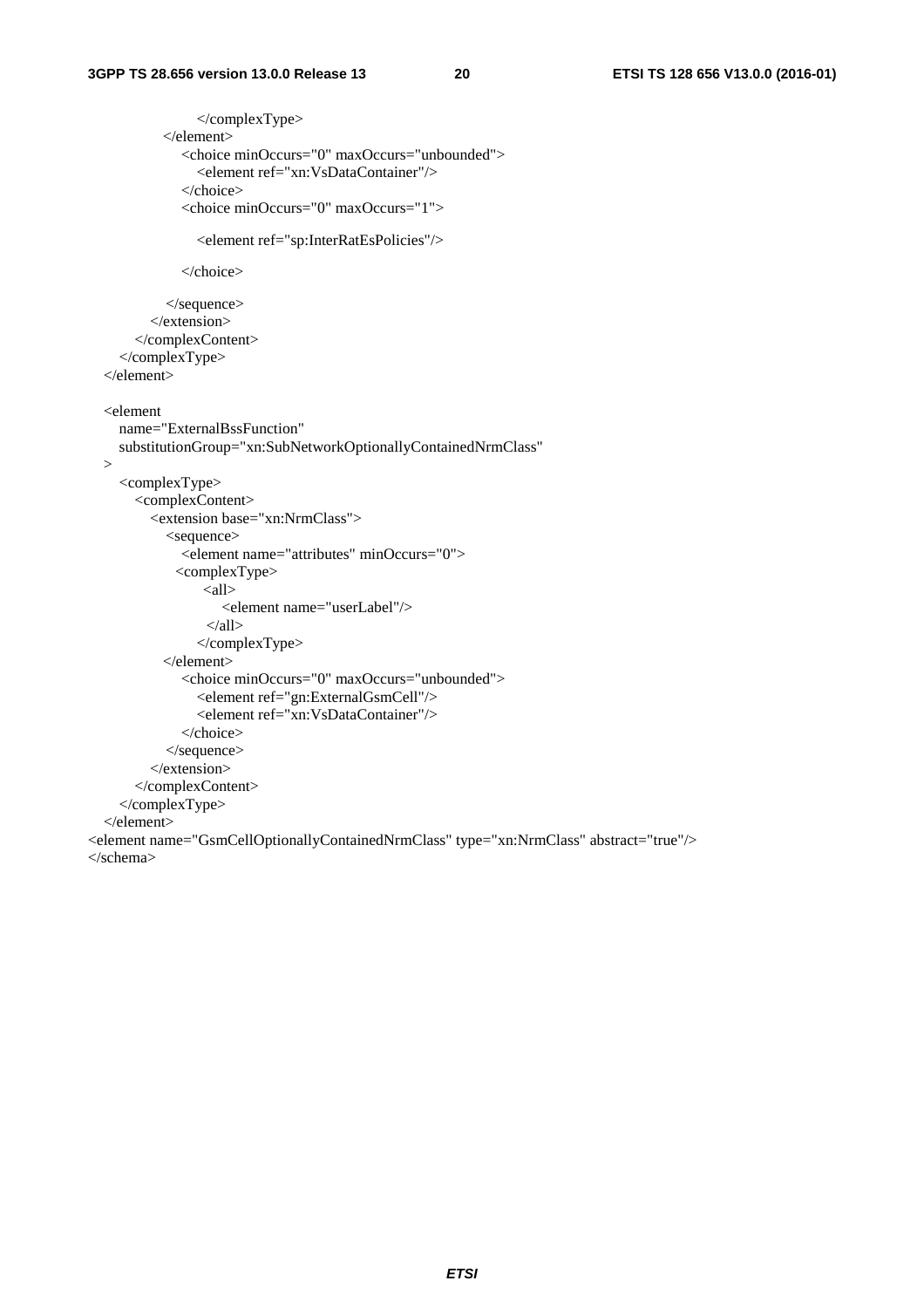# Annex C (informative): Change history

| <b>Change history</b> |              |                                  |  |  |                                                                                            |     |     |                 |
|-----------------------|--------------|----------------------------------|--|--|--------------------------------------------------------------------------------------------|-----|-----|-----------------|
| <b>Date</b>           |              | <b>TSG # TSG Doc. CR Reville</b> |  |  | <b>Subiect/Comment</b>                                                                     | Cat | Old | <b>New</b>      |
| 2014-06               |              | SA#64 SP-140332 1001             |  |  | upgrade XSD                                                                                |     |     | 11.0.0111.1.0   |
|                       |              | ISP-140332 I002                  |  |  | Use the latest version of 32.656 as base                                                   |     |     |                 |
|                       |              | ISP-140359 003 -                 |  |  | remove the feature support statements                                                      |     |     |                 |
| 2014-09               |              | SA#65 SP-140560 005              |  |  | Update the link from Solution Set to Information Service due to the end C<br>of Release 12 |     |     | 11.1.0 12.0.0   |
| 2016-01               | <b>SA#70</b> |                                  |  |  | Upgrade to Rel-13(MCC)                                                                     |     |     | $12.0.0$ 13.0.0 |